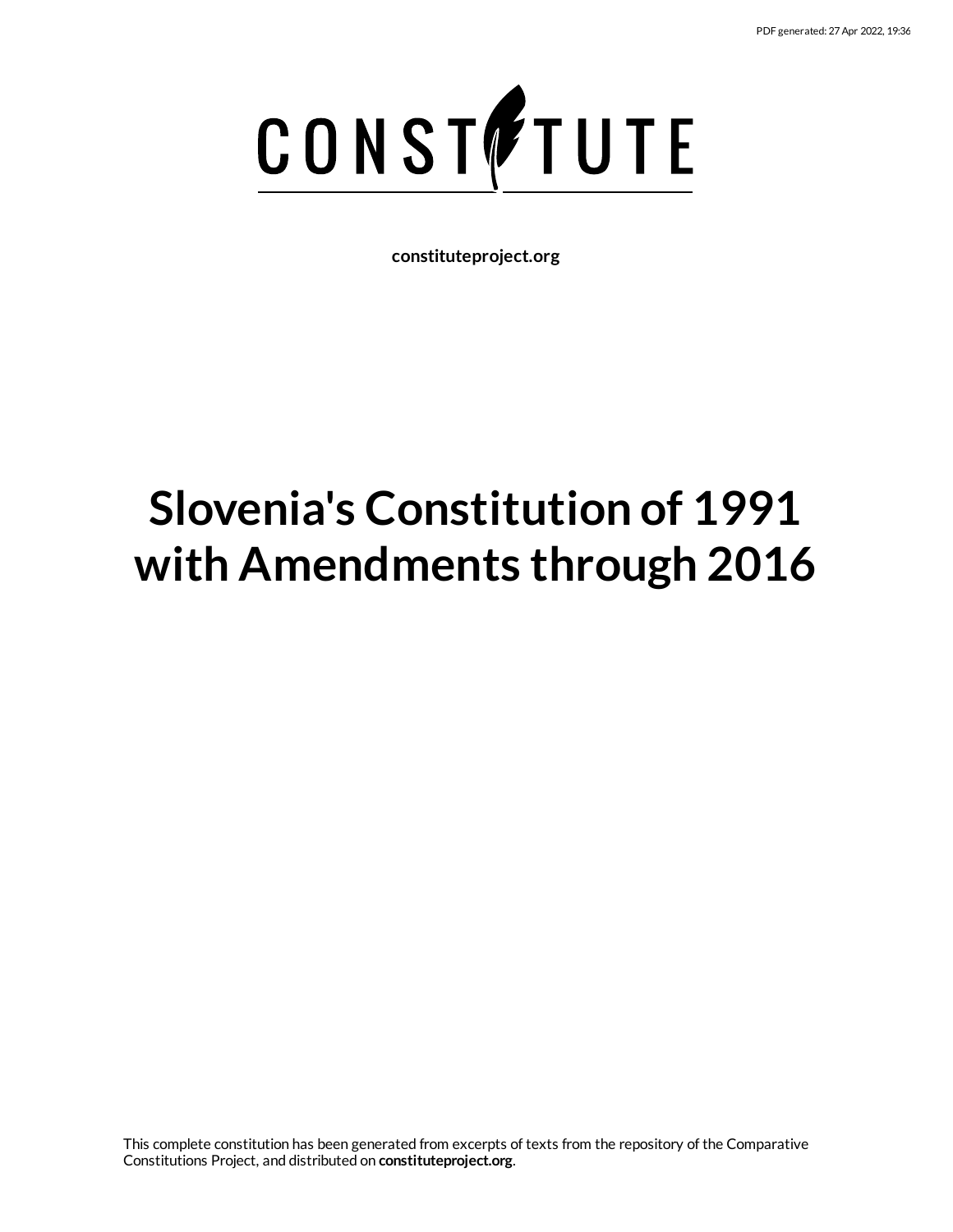### **Table of contents**

| Article 37. Protection of the Privacy of Correspondence and Other Means of Communication  11 |  |
|----------------------------------------------------------------------------------------------|--|
|                                                                                              |  |
|                                                                                              |  |
|                                                                                              |  |
|                                                                                              |  |
|                                                                                              |  |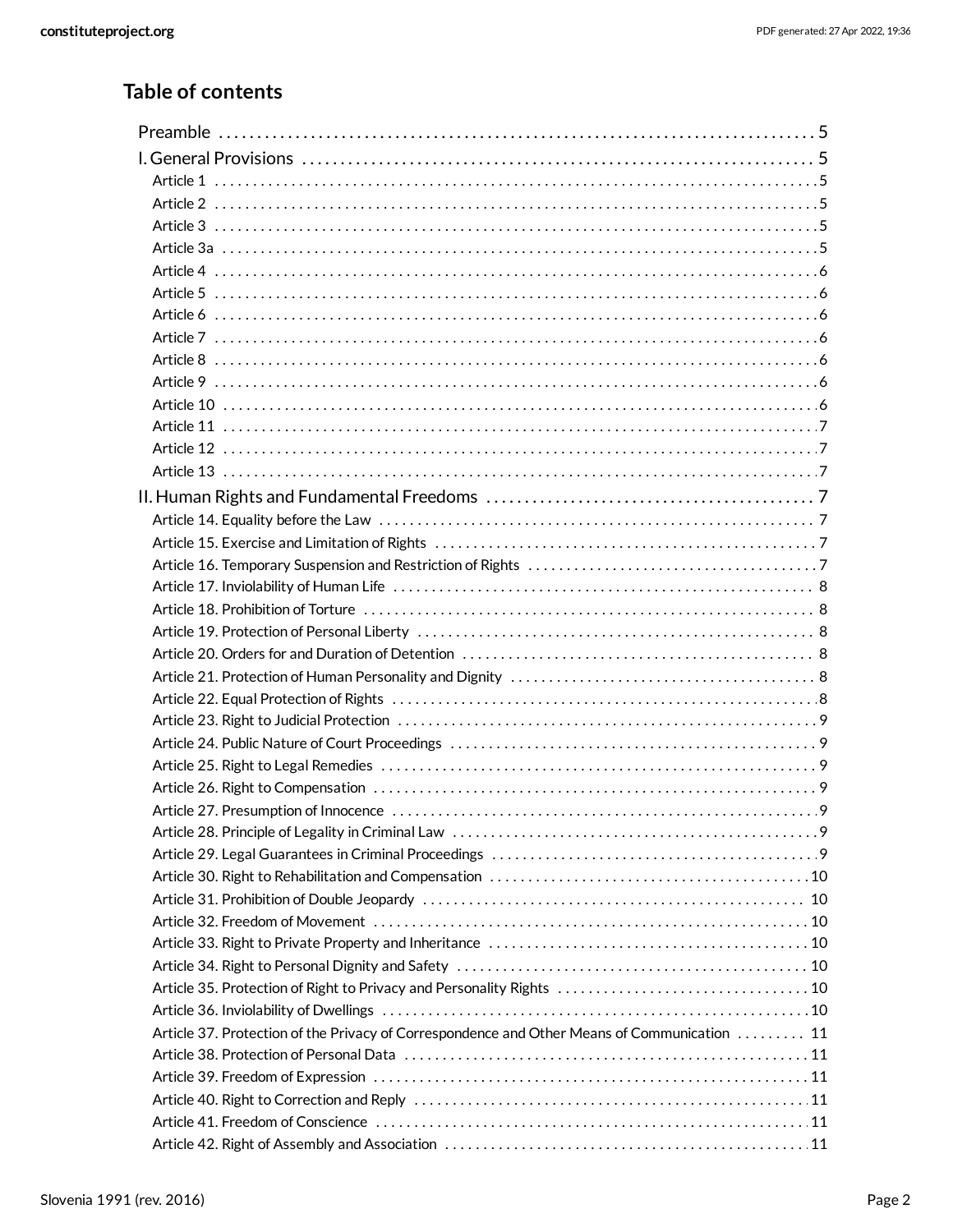| Article 58. Autonomy of Universities and Other Institutions of Higher Education  14                       |  |
|-----------------------------------------------------------------------------------------------------------|--|
|                                                                                                           |  |
|                                                                                                           |  |
|                                                                                                           |  |
|                                                                                                           |  |
| Article 63. Prohibition of Incitement to Discrimination and Intolerance and Prohibition of Incitement to  |  |
| Article 64. Special Rights of the Autochthonous Italian and Hungarian National Communities in Slovenia 14 |  |
| Article 65. Status and Special Rights of the Romany Community in Slovenia  15                             |  |
|                                                                                                           |  |
|                                                                                                           |  |
|                                                                                                           |  |
|                                                                                                           |  |
|                                                                                                           |  |
|                                                                                                           |  |
|                                                                                                           |  |
|                                                                                                           |  |
|                                                                                                           |  |
|                                                                                                           |  |
|                                                                                                           |  |
|                                                                                                           |  |
|                                                                                                           |  |
|                                                                                                           |  |
|                                                                                                           |  |
|                                                                                                           |  |
|                                                                                                           |  |
|                                                                                                           |  |
|                                                                                                           |  |
|                                                                                                           |  |
|                                                                                                           |  |
|                                                                                                           |  |
|                                                                                                           |  |
|                                                                                                           |  |
|                                                                                                           |  |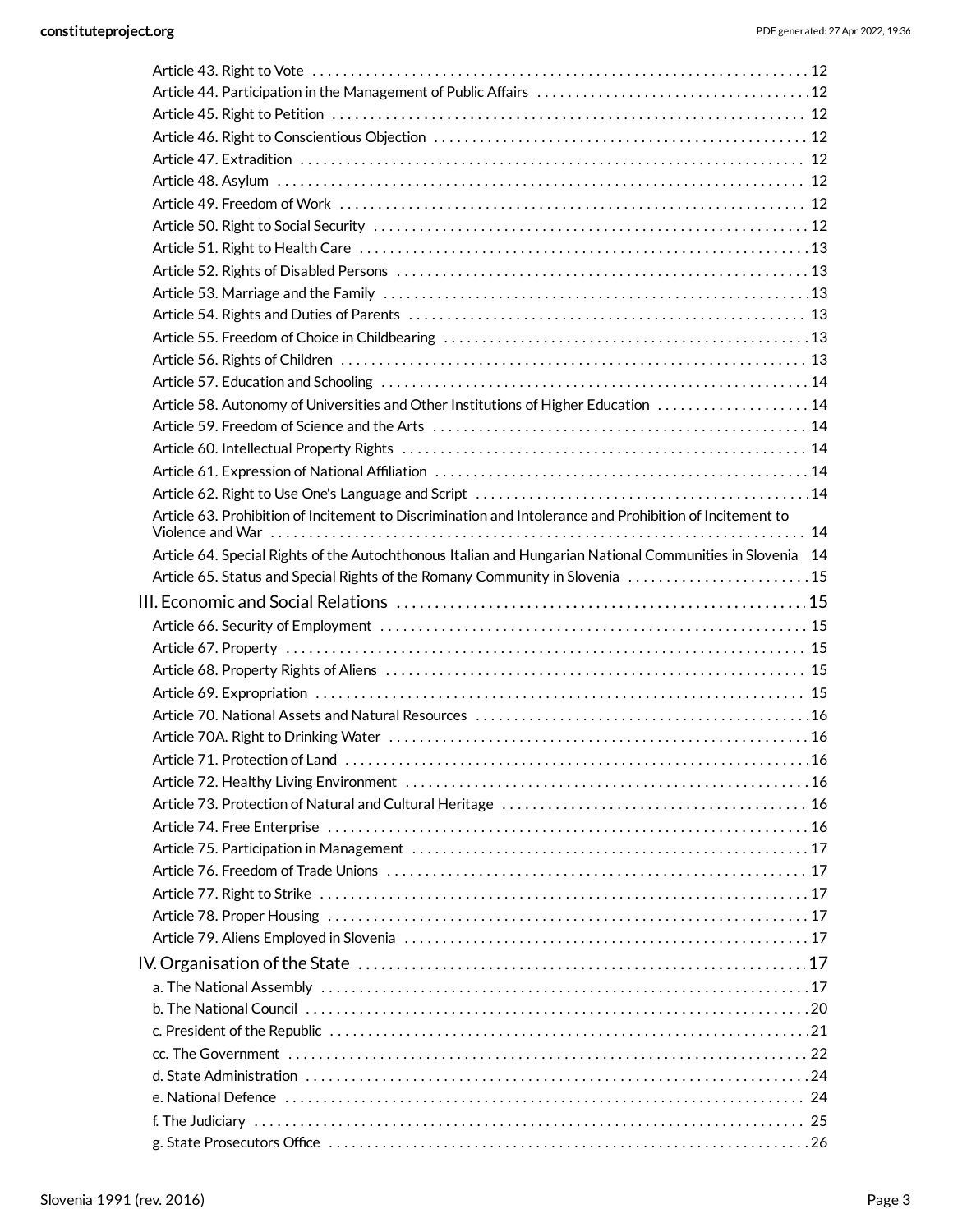| Article 159. Ombudsman for Human Rights and Fundamental Freedoms  30        |  |
|-----------------------------------------------------------------------------|--|
|                                                                             |  |
|                                                                             |  |
|                                                                             |  |
|                                                                             |  |
|                                                                             |  |
| Article 164. Early Termination of Office of a Constitutional Court Judge 31 |  |
|                                                                             |  |
|                                                                             |  |
|                                                                             |  |
|                                                                             |  |
|                                                                             |  |
|                                                                             |  |
| Article 170. Confirmation of Constitutional Amendments by Referendum  32    |  |
|                                                                             |  |
|                                                                             |  |
|                                                                             |  |
|                                                                             |  |
|                                                                             |  |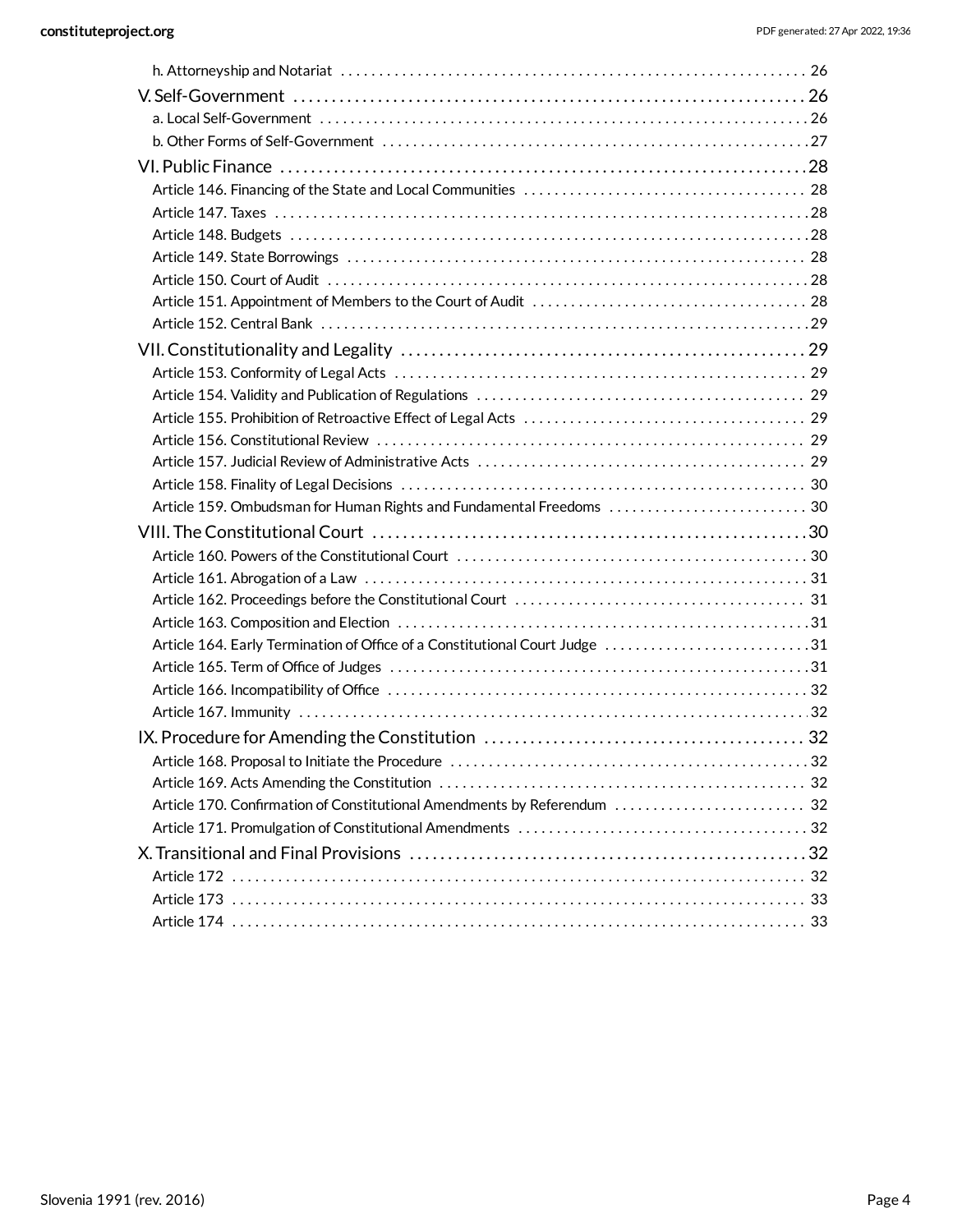- Right to self determination  $\bullet$
- Preamble
- Source of constitutional authority

<span id="page-4-0"></span>Proceeding from the Basic Constitutional Charter on the Sovereignty and Independence of the Republic of Slovenia, and from fundamental human rights and freedoms, and the fundamental and permanent right of the Slovene nation to self-determination; and from the historical fact that in a centuries-long struggle for national liberation we Slovenes have established our national identity and asserted our statehood, the Assembly of the Republic of Slovenia hereby adopts

## <span id="page-4-1"></span>**I. General Provisions**

Type of government envisioned

#### <span id="page-4-2"></span>**Article 1**

Slovenia is a democratic republic.

### <span id="page-4-3"></span>**Article 2**

Slovenia is a state governed by the rule of law and a social state.

### <span id="page-4-4"></span>**Article 3**

Slovenia is a state of all its citizens and is founded on the permanent and inalienable right of the Slovene nation to self-determination.

In Slovenia power is vested in the people. Citizens exercise this power directly and through elections, consistent with the principle of the separation of legislative, executive and judicial powers.

### <span id="page-4-5"></span>**Article 3a**

Pursuant to a treaty ratified by the National Assembly by a two-thirds majority vote of all deputies, Slovenia may transfer the exercise of part of its sovereign rights to international organisations which are based on respect for human rights and fundamental freedoms, democracy and the principles of the rule of law and may enter into a defensive alliance with states which are based on respect for these values.

<span id="page-4-6"></span>Before ratifying a treaty referred to in the preceding paragraph, the National Assembly may call a referendum. A proposal shall pass at the referendum if a majority of voters who have cast valid votes vote in favour of such. The National Assembly is bound by the result of such referendum. If such referendum has been held, a referendum regarding the law on the ratification of the treaty concerned may not be called.

Legal acts and decisions adopted within international organisations to which Slovenia has transferred the exercise of part of its sovereign rights shall be applied in Slovenia in accordance with the legal regulation of these organisations.

In procedures for the adoption of legal acts and decisions in international organisations to which Slovenia has transferred the exercise of part of its sovereign rights, the Government shall promptly inform the National Assembly of proposals for such acts and decisions as well as of its own activities. The National Assembly may adopt positions thereon, which the Government shall take into consideration in its activities. The relationship between the National Assembly and the Government arising from this paragraph shall be regulated in detail by a law adopted by a two-thirds majority vote of deputies present.

- Treaty ratification
- Regional group(s)
- International organizations

Referenda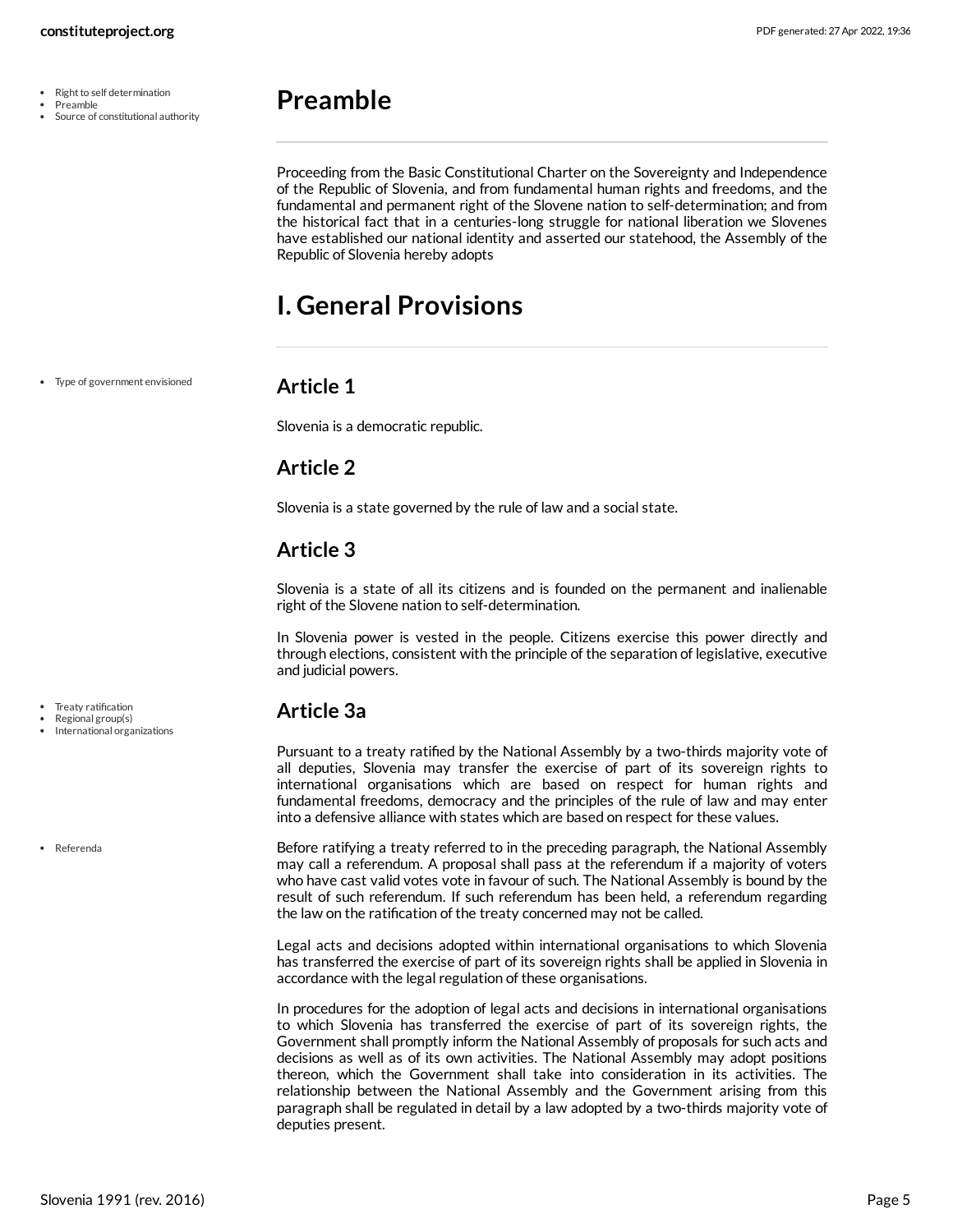### <span id="page-5-0"></span>**Article 4**

Slovenia is a territorially unified and indivisible state.

### <span id="page-5-1"></span>**Article 5**

In its own territory, the state shall protect human rights and fundamental freedoms. It shall protect and guarantee the rights of the autochthonous Italian and Hungarian national communities. It shall maintain concern for autochthonous Slovene national minorities in neighbouring countries and for Slovene emigrants and workers abroad and shall foster their contacts with the homeland. It shall provide for the preservation of the natural wealth and cultural heritage and create opportunities for the harmonious development of society and culture in Slovenia.

Slovenes not holding Slovene citizenship may enjoy special rights and privileges in Slovenia. The nature and extent of such rights and privileges shall be regulated by law.

### <span id="page-5-2"></span>**Article 6**

The coat-of-arms of Slovenia has the form of a shield. In the middle of the shield, on a blue background, is a representation of Mount Triglav in white, under which there are two undulating blue lines symbolising the sea and rivers and above which there are three golden, six-pointed stars forming a downward-pointing triangle. The shield is bordered in red. The coat-of-arms is designed in accordance with a set standard of geometry and colour.

<span id="page-5-10"></span>The flag of Slovenia is the white-blue-red Slovene national flag with the coat-of-arms of Slovenia. The ratio of the width of the flag to the length thereof is one to two. The colours of the flag are in the following order: white, blue and red. Each colour occupies a horizontal band covering one third of the area of the flag. The coat-of-arms is positioned in the upper left portion of the flag such that it lies with one half in the white field and the other in the blue field.

<span id="page-5-9"></span>The national anthem of Slovenia is "Zdravljica".

The use of the coat-of-arms, the flag and the national anthem shall be provided by law.

### <span id="page-5-3"></span>**Article 7**

<span id="page-5-11"></span>The state and religious communities shall be separate.

• Freedom of religion

• Separation of church and state

National flag

National anthem

- International law
- Customary international law
- Legal status of treaties

• National capital

• Protection of language use

Official or national languages

• Integration of ethnic communities

Slovenia 1991 (rev. 2016) Page 6

<span id="page-5-7"></span>Religious communities shall enjoy equal rights; they shall pursue their activities freely.

### <span id="page-5-4"></span>**Article 8**

Laws and regulations must comply with generally accepted principles of international law and with treaties that are binding on Slovenia. Ratified and published treaties shall be applied directly.

### <span id="page-5-5"></span>**Article 9**

Local self-government in Slovenia is guaranteed.

### <span id="page-5-6"></span>**Article 10**

<span id="page-5-8"></span>The capital of Slovenia is Ljubljana.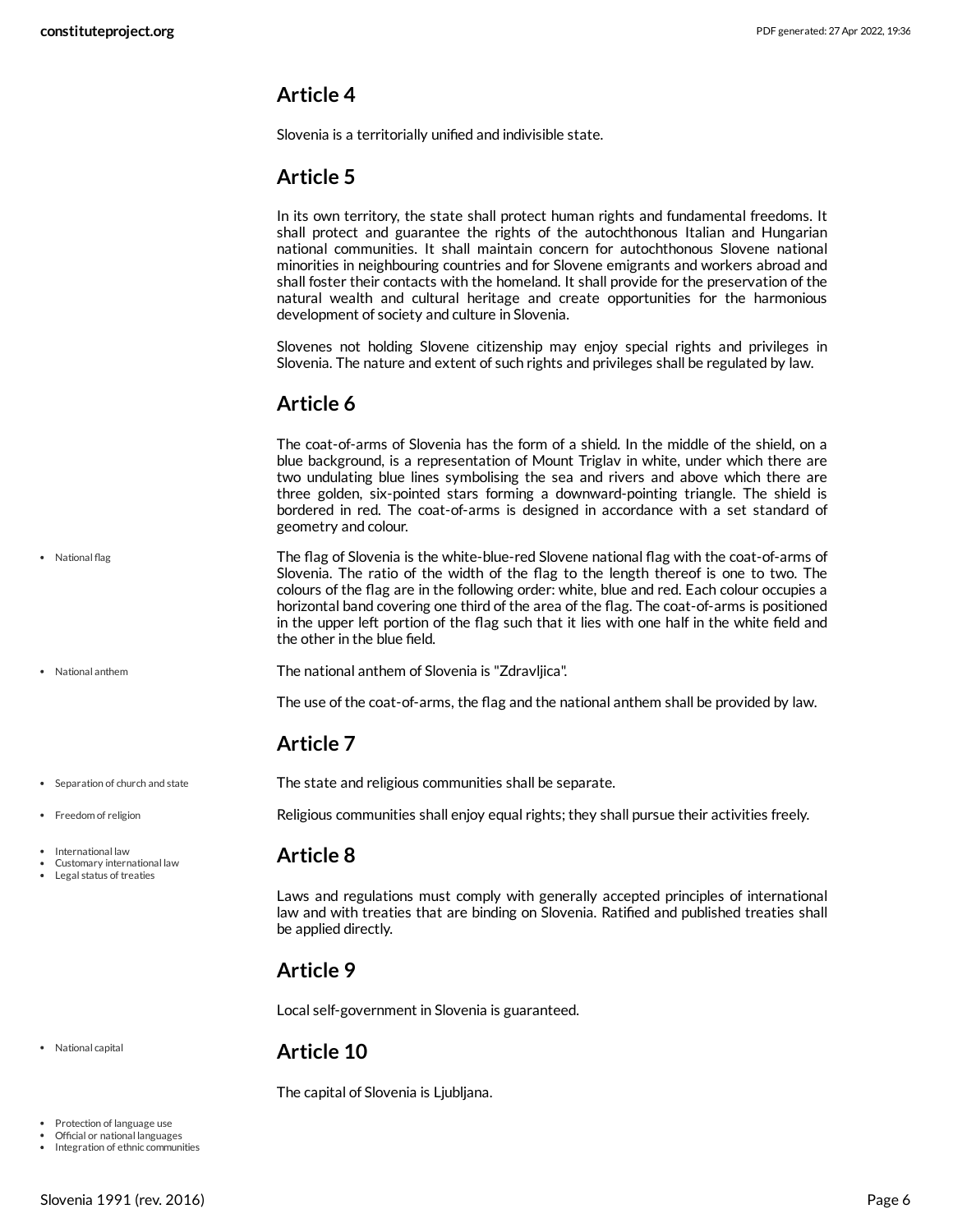#### <span id="page-6-0"></span>**Article 11**

The official language in Slovenia is Slovene. In those municipalities where Italian or Hungarian national communities reside, Italian or Hungarian shall also be official languages.

Requirements for birthright citizenship

• International law

#### <span id="page-6-1"></span>**Article 12**

Slovene citizenship shall be regulated by law.

#### <span id="page-6-2"></span>**Article 13**

In accordance with treaties, aliens in Slovenia enjoy all the rights guaranteed by this Constitution and laws, except for those rights that pursuant to this Constitution or law only citizens of Slovenia enjoy.

## <span id="page-6-3"></span>**II. Human Rights and Fundamental Freedoms**

#### • General guarantee of equality

- Equality regardless of language
- Equality regardless of creed or belief
- Equality regardless of race Equality regardless of political party
- Equality regardless of financial status
- Equality regardless of religion
- Equality regardless of parentage
- Equality for persons with disabilities
- Equality regardless of origin
- Equality regardless of social status
- Equality regardless of gender

• Inalienable rights Emergency provisions

#### <span id="page-6-4"></span>**Article 14. Equality before the Law**

<span id="page-6-7"></span>In Slovenia everyone shall be guaranteed equal human rights and fundamental freedoms irrespective of national origin, race, sex, language, religion, political or other conviction, material standing, birth, education, social status, disability or any other personal circumstance.

All are equal before the law.

### <span id="page-6-5"></span>**Article 15. Exercise and Limitation of Rights**

Human rights and fundamental freedoms shall be exercised directly on the basis of the Constitution.

The manner in which human rights and fundamental freedoms are exercised may be regulated by law whenever the Constitution so provides or where this is necessary due to the particular nature of an individual right or freedom.

Human rights and fundamental freedoms shall be limited only by the rights of others and in such cases as are provided by this Constitution.

Judicial protection of human rights and fundamental freedoms, and the right to obtain redress for the violation of such rights and freedoms, shall be guaranteed.

No human right or fundamental freedom regulated by legal acts in force in Slovenia may be restricted on the grounds that this Constitution does not recognise that right or freedom or recognises it to a lesser extent.

#### <span id="page-6-6"></span>**Article 16. Temporary Suspension and Restriction of Rights**

Human rights and fundamental freedoms provided by this Constitution may exceptionally be temporarily suspended or restricted during a war and state of emergency. Human rights and fundamental freedoms may be suspended or restricted only for the duration of the war or state of emergency, but only to the extent required by such circumstances and inasmuch as the measures adopted do not create inequality based solely on race, national origin, sex, language, religion, political or other conviction, material standing, birth, education, social status or any other personal circumstance.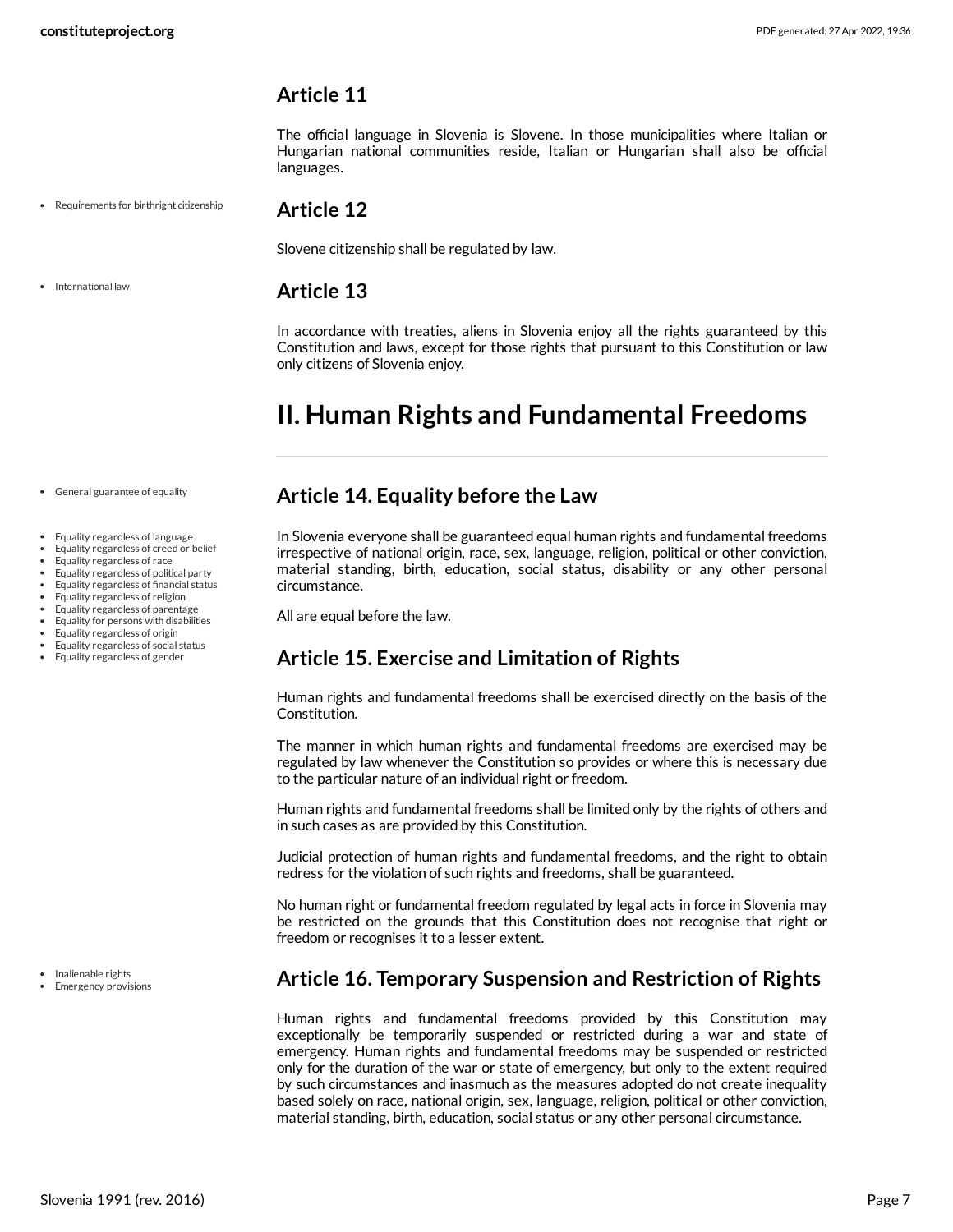- Right to life
- Prohibition of capital punishment
- Prohibition of torture
- Reference to science Prohibition of cruel treatment
- 

- Protection from self-incrimination
- Right to counsel
- Trial in native language of accused
- Protection from unjustified restraint
- Right to appeal judicial decisions

- Prohibition of corporal punishment
- Human dignity
- Regulation of evidence collection
- General guarantee of equality
- Right to speedy trial

The provision of the preceding paragraph does not allow any temporary suspension or restriction of the rights provided by Articles 17, 18, 21, 27, 28, 29 and 41.

### <span id="page-7-0"></span>**Article 17. Inviolability of Human Life**

Human life is inviolable. There is no capital punishment in Slovenia.

### <span id="page-7-1"></span>**Article 18. Prohibition of Torture**

No one may be subjected to torture, inhuman or degrading punishment or treatment. The conducting of medical or other scientific experiments on any person without his free consent is prohibited.

### <span id="page-7-2"></span>**Article 19. Protection of Personal Liberty**

Everyone has the right to personal liberty.

No one may be deprived of his liberty except in such cases and pursuant to such procedures as are provided by law.

<span id="page-7-6"></span>Anyone deprived of his liberty must be immediately informed in his mother tongue, or in a language which he understands, of the reasons for being deprived of his liberty. Within the shortest possible time thereafter, he must also be informed in writing of why he has been deprived of his liberty. He must be instructed immediately that he is not obliged to make any statement, that he has the right to immediate legal representation of his own free choice and that the competent authority must, on his request, notify his relatives or those close to him of the deprivation of his liberty.

### <span id="page-7-3"></span>**Article 20. Orders for and Duration of Detention**

A person reasonably suspected of having committed a criminal offence may be detained only on the basis of a court order when this is absolutely necessary for the course of criminal proceedings or for reasons of public safety.

<span id="page-7-8"></span>Upon detention, but not later than twenty-four hours thereafter, the person detained must be handed the written court order with a statement of reasons. The person detained has the right to appeal against the court order, and such appeal must be decided by a court within forty-eight hours. Detention may last only as long as there are legal reasons for such, but no longer than three months from the day of the deprivation of liberty. The Supreme Court may extend the detention a further three months.

If no charges are brought by the end of these terms, the suspected person shall be released.

### <span id="page-7-4"></span>**Article 21. Protection of Human Personality and Dignity**

Respect for human personality and dignity shall be guaranteed in criminal and in all other legal proceedings, as well as during the deprivation of liberty and enforcement of punitive sanctions.

<span id="page-7-7"></span>Violence of any form on any person whose liberty has been restricted in any way is prohibited, as is the use of any form of coercion in obtaining confessions and statements.

### <span id="page-7-5"></span>**Article 22. Equal Protection of Rights**

<span id="page-7-9"></span>Everyone shall be guaranteed equal protection of rights in any proceeding before a court and before other state authorities, local community authorities and bearers of public authority that decide on his rights, duties or legal interests.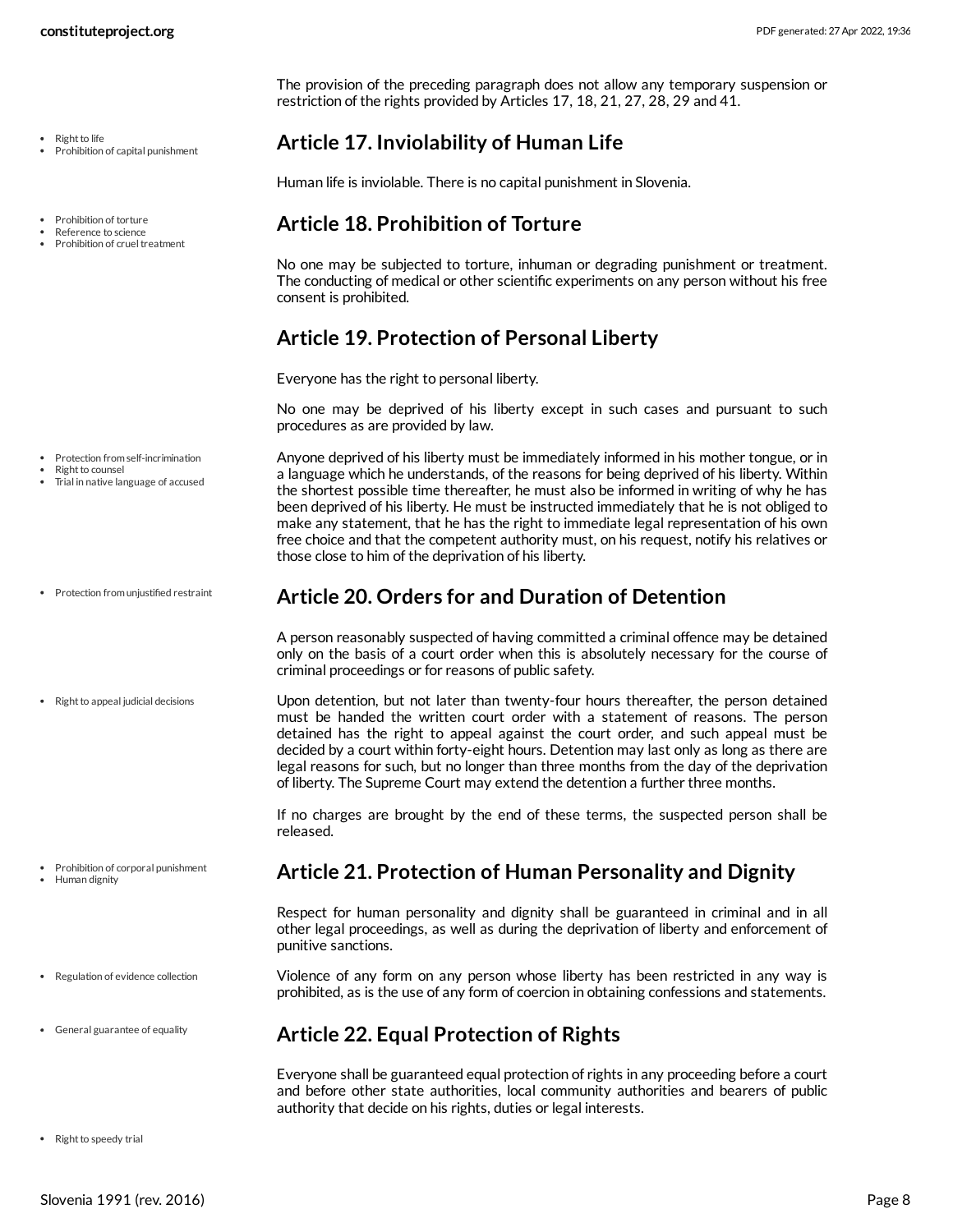<span id="page-8-8"></span><span id="page-8-3"></span><span id="page-8-2"></span><span id="page-8-1"></span><span id="page-8-0"></span>

|                                                                                | <b>Article 23. Right to Judicial Protection</b>                                                                                                                                                                                                                                                               |
|--------------------------------------------------------------------------------|---------------------------------------------------------------------------------------------------------------------------------------------------------------------------------------------------------------------------------------------------------------------------------------------------------------|
| Right to fair trial                                                            | Everyone has the right to have any decision regarding his rights, duties and any charges<br>brought against him made without undue delay by an independent, impartial court<br>constituted by law.                                                                                                            |
|                                                                                | Only a judge duly appointed pursuant to rules previously established by law and by<br>judicial regulations may judge such an individual.                                                                                                                                                                      |
| Right to public trial                                                          | <b>Article 24. Public Nature of Court Proceedings</b>                                                                                                                                                                                                                                                         |
|                                                                                | Court hearings shall be public. Judgements shall be pronounced publicly. Exceptions shall<br>be provided by law.                                                                                                                                                                                              |
| Right to appeal judicial decisions                                             | <b>Article 25. Right to Legal Remedies</b>                                                                                                                                                                                                                                                                    |
|                                                                                | Everyone shall be guaranteed the right to appeal or to any other legal remedy against<br>the decisions of courts and other state authorities, local community authorities and<br>bearers of public authority by which his rights, duties or legal interests are determined.                                   |
| Ultra-vires administrative actions                                             | <b>Article 26. Right to Compensation</b>                                                                                                                                                                                                                                                                      |
|                                                                                | Everyone has the right to compensation for damage caused through unlawful actions in<br>connection with the performance of any function or other activity by a person or body<br>performing such function or activity under state authority, local community authority or<br>as a bearer of public authority. |
|                                                                                | Any person suffering damage has the right to demand, in accordance with the law,<br>compensation also directly from the person or body that has caused damage.                                                                                                                                                |
| Presumption of innocence in trials                                             | <b>Article 27. Presumption of Innocence</b>                                                                                                                                                                                                                                                                   |
|                                                                                | Any person charged with a criminal offence shall be presumed innocent until found guilty<br>in a final judgement.                                                                                                                                                                                             |
| Principle of no punishment without law<br>• Protection from ex post facto laws | Article 28. Principle of Legality in Criminal Law                                                                                                                                                                                                                                                             |
|                                                                                | No one may be punished for an act which had not been declared a criminal offence under<br>law, or for which a penalty had not been prescribed, at the time the act was performed.                                                                                                                             |
|                                                                                | Acts that are criminal shall be established and the resulting penalties pronounced<br>according to the law that was in force at the time the act was performed, save where a<br>more recent law adopted is more lenient towards the offender.                                                                 |
| • Right to fair trial                                                          | <b>Article 29. Legal Guarantees in Criminal Proceedings</b>                                                                                                                                                                                                                                                   |
|                                                                                | Anyone charged with a criminal offence must, in addition to absolute equality, be<br>guaranteed the following rights:                                                                                                                                                                                         |
|                                                                                | • the right to have adequate time and facilities to prepare his defence;                                                                                                                                                                                                                                      |
|                                                                                | • the right to be present at his trial and to conduct his own defence or to be<br>defended by a legal representative;                                                                                                                                                                                         |
|                                                                                | the right to present all evidence to his benefit.                                                                                                                                                                                                                                                             |

Protection from self-incrimination

#### <span id="page-8-6"></span><span id="page-8-5"></span><span id="page-8-4"></span>the right to present all evidence to his benefit;

<span id="page-8-7"></span>the right not to incriminate himself or his relatives or those close to him, or to admit guilt.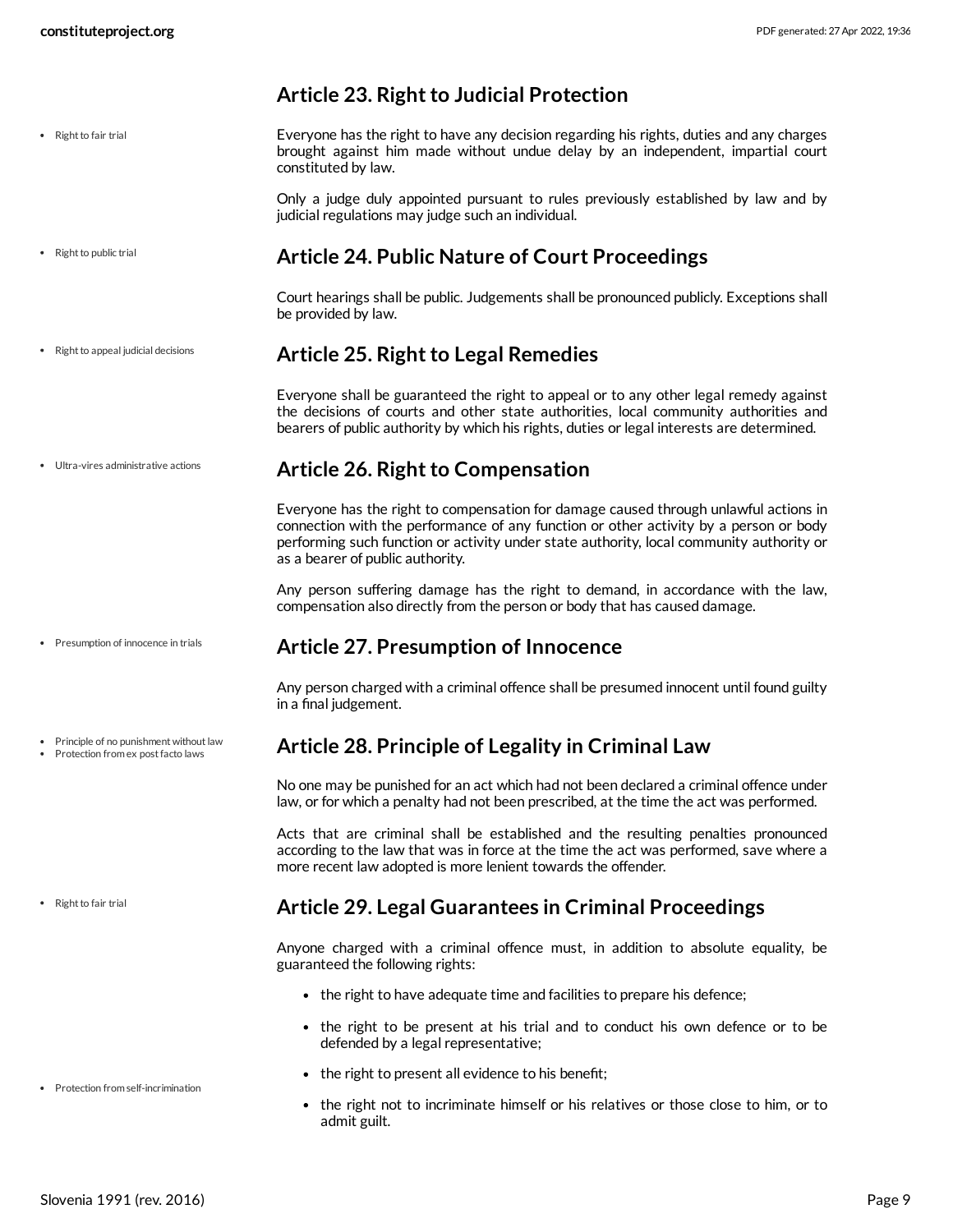<span id="page-9-7"></span><span id="page-9-2"></span><span id="page-9-1"></span><span id="page-9-0"></span>

| • Protection from false imprisonment                  | <b>Article 30. Right to Rehabilitation and Compensation</b>                                                                                                                                                                                               |  |
|-------------------------------------------------------|-----------------------------------------------------------------------------------------------------------------------------------------------------------------------------------------------------------------------------------------------------------|--|
|                                                       | Any person unjustly convicted of a criminal offence or deprived of his liberty without due<br>cause has the right to rehabilitation and compensation, and other rights provided by law.                                                                   |  |
| • Prohibition of double jeopardy                      | <b>Article 31. Prohibition of Double Jeopardy</b>                                                                                                                                                                                                         |  |
|                                                       | No one may be sentenced or punished twice for the same criminal offence for which<br>criminal proceedings were dismissed finally, or for which the charge was finally rejected,<br>or for which the person was acquitted or convicted by final judgement. |  |
| • Freedom of movement                                 | <b>Article 32. Freedom of Movement</b>                                                                                                                                                                                                                    |  |
|                                                       | Everyone has the right to freedom of movement, to choose his place of residence, to<br>leave the country and to return at any time.                                                                                                                       |  |
|                                                       | This right may be limited by law, but only where this is necessary to ensure the course<br>of criminal proceedings, to prevent the spread of infectious diseases, to protect public<br>order or if the defence of the state so demands.                   |  |
| • Restrictions on entry or exit                       | Entry into the country by aliens, and the duration of their stay in the country, may be<br>limited on the basis of law.                                                                                                                                   |  |
| Right to own property<br>Right to transfer property   | Article 33. Right to Private Property and Inheritance                                                                                                                                                                                                     |  |
|                                                       | The right to private property and inheritance shall be guaranteed.                                                                                                                                                                                        |  |
| • Human dignity                                       | <b>Article 34. Right to Personal Dignity and Safety</b>                                                                                                                                                                                                   |  |
|                                                       | Everyone has the right to personal dignity and safety.                                                                                                                                                                                                    |  |
| • Right to privacy                                    | Article 35. Protection of Right to Privacy and Personality<br><b>Rights</b>                                                                                                                                                                               |  |
|                                                       | The inviolability of the physical and mental integrity of every person, his privacy and<br>personality rights shall be guaranteed.                                                                                                                        |  |
| Right to privacy<br>Regulation of evidence collection | <b>Article 36. Inviolability of Dwellings</b>                                                                                                                                                                                                             |  |
|                                                       | Dwellings are inviolable.                                                                                                                                                                                                                                 |  |
|                                                       | No one may, without a court order, enter the dwelling or other premises of another<br>person, nor may he search the same, against the will of the resident.                                                                                               |  |
|                                                       | Any person whose dwelling or other premises are searched has the right to be present<br>or to have a representative present.                                                                                                                              |  |
|                                                       | Such a search may only be conducted in the presence of two witnesses.                                                                                                                                                                                     |  |
|                                                       | Subject to conditions provided by law, an official may enter the dwelling or other                                                                                                                                                                        |  |

<span id="page-9-6"></span><span id="page-9-5"></span><span id="page-9-4"></span><span id="page-9-3"></span>premises of another person without a court order, and may in exceptional circumstances conduct a search in the absence of witnesses, where this is absolutely necessary for the direct apprehension of a person who has committed a criminal offence or to protect people or property.

• Right to privacy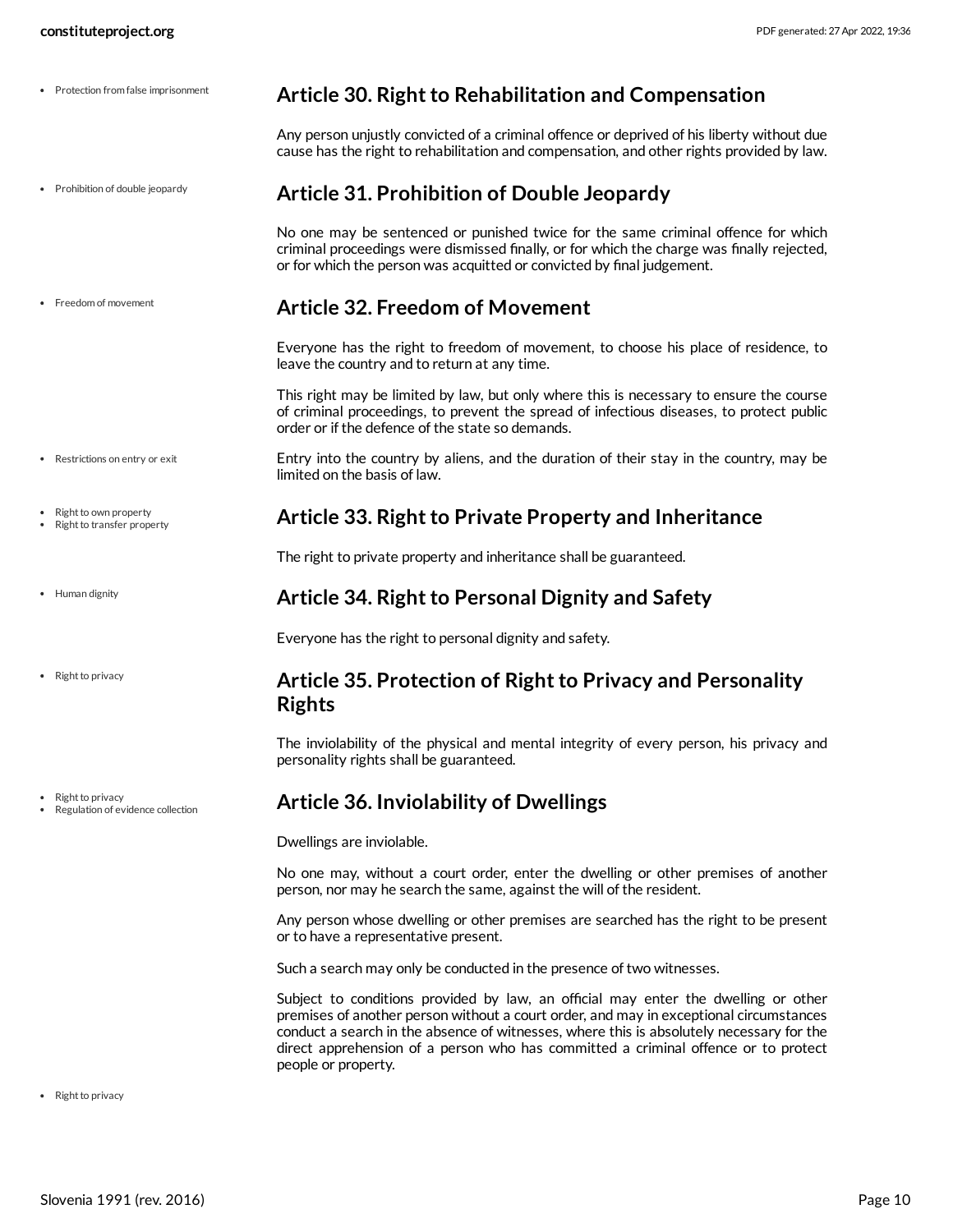### <span id="page-10-0"></span>**Article 37. Protection of the Privacy of Correspondence and Other Means of Communication**

The privacy of correspondence and other means of communication shall be guaranteed.

Only a law may prescribe that on the basis of a court order the protection of the privacy of correspondence and other means of communication and the inviolability of personal privacy be suspended for a set time where such is necessary for the institution or course of criminal proceedings or for reasons of national security.

### <span id="page-10-1"></span>**Article 38. Protection of Personal Data**

<span id="page-10-2"></span>**Article 39. Freedom of Expression**

<span id="page-10-3"></span>**Article 40. Right to Correction and Reply**

No one shall be obliged to declare his religious or other beliefs.

<span id="page-10-5"></span>**Article 42. Right of Assembly and Association**

<span id="page-10-7"></span>Everyone has the right to freedom of association with others.

<span id="page-10-6"></span>The right of peaceful assembly and public meeting shall be guaranteed.

<span id="page-10-4"></span>**Article 41. Freedom of Conscience**

religious and other beliefs or convictions.

published information.

the right to judicial protection in the event of any abuse of such data.

The protection of personal data shall be guaranteed. The use of personal data contrary to the purpose for which it was collected is prohibited.

The collection, processing, designated use, supervision and protection of the confidentiality of personal data shall be provided by law.

<span id="page-10-11"></span>Everyone has the right of access to the collected personal data that relates to him and

<span id="page-10-8"></span>Freedom of expression of thought, freedom of speech and public appearance, of the press and other forms of public communication and expression shall be guaranteed.

Except in such cases as are provided by law, everyone has the right to obtain information of a public nature in which he has a well founded legal interest under law.

The right to correct published information which has damaged a right or interest of an individual, organisation or body shall be guaranteed, as shall be the right to reply to such

Parents have the right to provide their children with a religious and moral upbringing in accordance with their beliefs. The religious and moral guidance given to children must be appropriate to their age and maturity, and be consistent with their free conscience and

Everyone may freely collect, receive and disseminate information and opinions.

Religious and other beliefs may be freely professed in private and public life.

- Right to information
- Freedom of press
- Freedom of expression
- Freedom of opinion/thought/conscience
- Right to information
- Right to protect one's reputation
- Freedom of opinion/thought/conscience
- Freedom of religion

- Freedom of assembly
- Freedom of association
- Freedom of assembly
- Freedom of association
- Restrictions on the armed forces
- <span id="page-10-10"></span><span id="page-10-9"></span>security or public safety and for protection against the spread of infectious diseases. Professional members of the defence forces and the police may not be members of political parties.

Legal restrictions of these rights shall be permissible where so required for national

• Restrictions on voting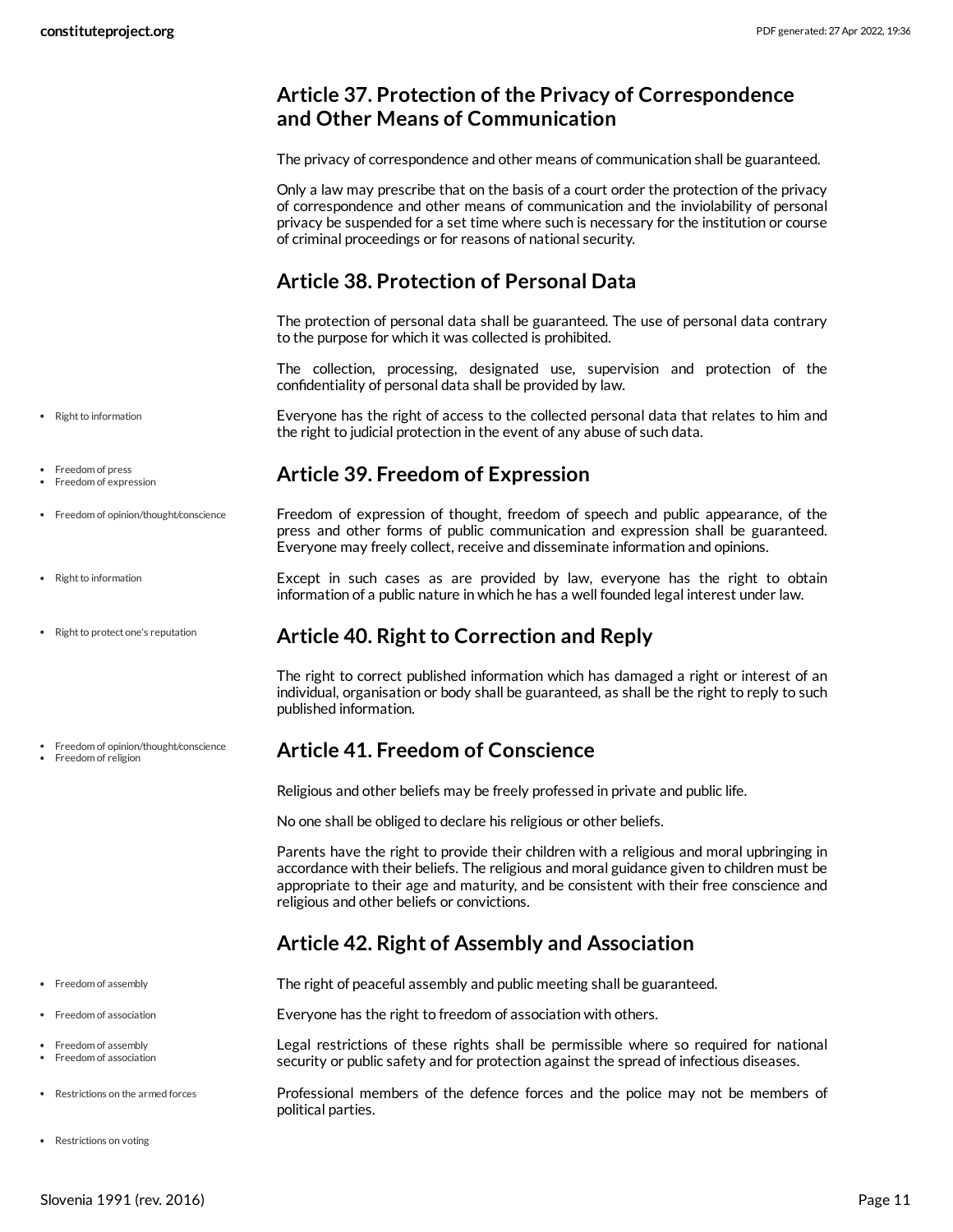### <span id="page-11-0"></span>**Article 43. Right to Vote**

Claim of universal suffrage

The right to vote shall be universal and equal.

<span id="page-11-8"></span>Every citizen who has attained the age of eighteen years has the right to vote and be elected.

The law may provide in which cases and under what conditions aliens have the right to vote.

The law shall provide measures for encouraging the equal opportunity of men and women in standing for election to state authorities and local community authorities.

### <span id="page-11-1"></span>**Article 44. Participation in the Management of Public Affairs**

Every citizen has the right, in accordance with the law, to participate either directly or through elected representatives in the management of public affairs.

#### • Right of petition

• International law Extradition procedure International organizations

• Right to conscientious objection

• Protection of stateless persons

• Right to choose occupation

• Prohibition of slavery

#### <span id="page-11-2"></span>**Article 45. Right to Petition**

Every citizen has the right to file petitions and to pursue other initiatives of general significance.

### <span id="page-11-3"></span>**Article 46. Right to Conscientious Objection**

Conscientious objection shall be permissible in cases provided by law where this does not limit the rights and freedoms of others.

### <span id="page-11-4"></span>**Article 47. Extradition**

No citizen of Slovenia may be extradited or surrendered unless such obligation to extradite or surrender arises from a treaty by which, in accordance with the provisions of the first paragraph of Article 3a, Slovenia has transferred the exercise of part of its sovereign rights to an international organisation.

### <span id="page-11-5"></span>**Article 48. Asylum**

Within the limits of the law, the right of asylum shall be recognised for foreign nationals and stateless persons who are subject to persecution for their commitment to human rights and fundamental freedoms.

#### <span id="page-11-6"></span>**Article 49. Freedom of Work**

Freedom of work shall be guaranteed.

Everyone shall choose his employment freely.

<span id="page-11-9"></span>Everyone shall have access under equal conditions to any position of employment. Forced labour shall be prohibited.

### <span id="page-11-7"></span>**Article 50. Right to Social Security**

<span id="page-11-10"></span>Citizens have the right to social security, including the right to a pension, under conditions provided by law.

The state shall regulate compulsory health, pension, disability and other social insurance, and shall ensure its proper functioning.

Slovenia 1991 (rev. 2016) Page 12

• State support for the disabled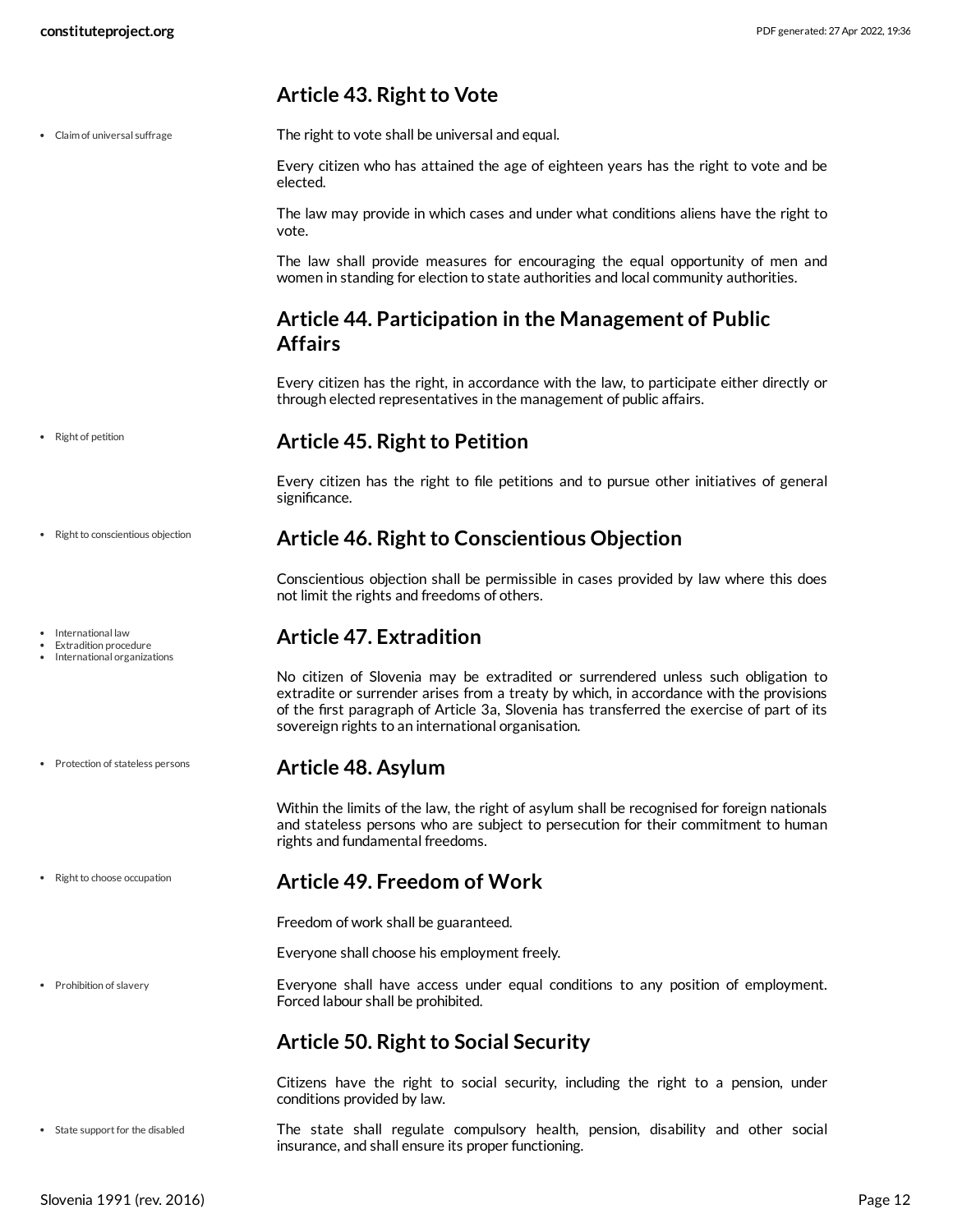Special protection in accordance with the law shall be guaranteed to war veterans and victims of war.

#### • Right to health care

#### <span id="page-12-0"></span>**Article 51. Right to Health Care**

Everyone has the right to health care under conditions provided by law.

The rights to health care from public funds shall be provided by law.

No one may be compelled to undergo medical treatment except in cases provided by law.

• State support for the disabled

#### <span id="page-12-1"></span>**Article 52. Rights of Disabled Persons**

Disabled persons shall be guaranteed protection and work-training in accordance with the law.

Physically or mentally handicapped children and other severely disabled persons have the right to education and training for an active life in society.

The education and training referred to in the preceding paragraph shall be financed from public funds.

#### Regulation of marriage

• Provision for matrimonial equality

Rights of children

• Right to found a family

- State support for children
- Rights of children

#### <span id="page-12-2"></span>**Article 53. Marriage and the Family**

<span id="page-12-6"></span>Marriage is based on the equality of spouses. Marriages shall be solemnised before an empowered state authority.

Marriage and the legal relations within it and the family, as well as those within an extramarital union, shall be regulated by law.

The state shall protect the family, motherhood, fatherhood, children and young people and shall create the necessary conditions for such protection.

#### <span id="page-12-3"></span>**Article 54. Rights and Duties of Parents**

Parents have the right and duty to maintain, educate and raise their children. This right and duty may be revoked or restricted only for such reasons as are provided by law in order to protect the child's interests.

Children born out of wedlock have the same rights as children born within it.

### <span id="page-12-4"></span>**Article 55. Freedom of Choice in Childbearing**

Everyone shall be free to decide whether to bear children.

The state shall guarantee the opportunities for exercising this freedom and shall create such conditions as will enable parents to decide to bear children.

#### <span id="page-12-5"></span>**Article 56. Rights of Children**

Children shall enjoy special protection and care. Children shall enjoy human rights and fundamental freedoms consistent with their age and maturity.

Children shall be guaranteed special protection from economic, social, physical, mental or other exploitation and abuse. Such protection shall be regulated by law.

Children and minors who are not cared for by their parents, who have no parents or who are without proper family care shall enjoy the special protection of the state. Their position shall be regulated by law.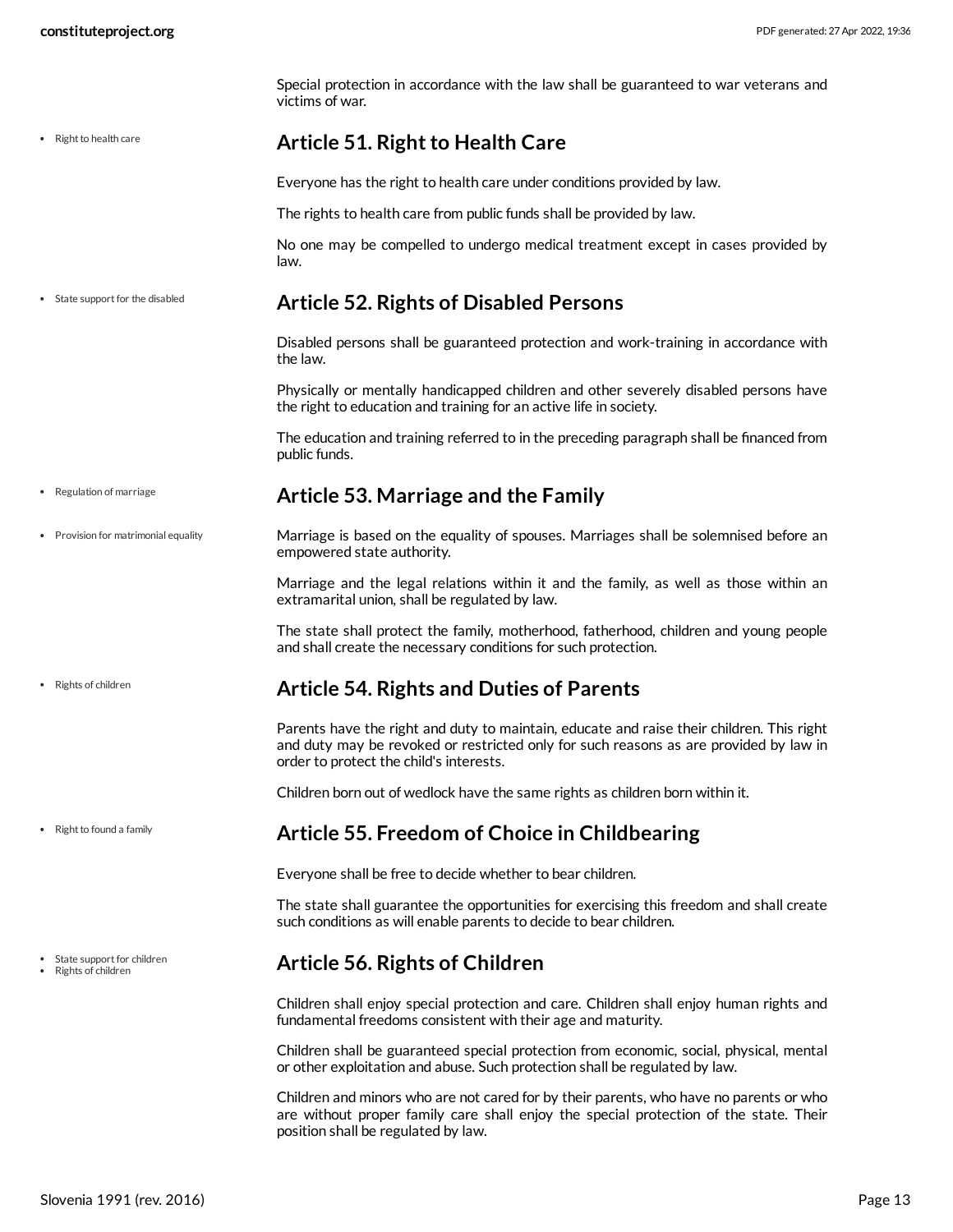### <span id="page-13-0"></span>**Article 57. Education and Schooling**

Freedom of education shall be guaranteed.

<span id="page-13-8"></span>Primary education is compulsory and shall be financed from public funds.

The state shall create the opportunities for citizens to obtain a proper education.

### <span id="page-13-1"></span>**Article 58. Autonomy of Universities and Other Institutions of Higher Education**

State universities and state institutions of higher education shall be autonomous.

The manner of their financing shall be regulated by law.

### <span id="page-13-2"></span>**Article 59. Freedom of Science and the Arts**

The freedom of scientific and artistic endeavour shall be guaranteed.

### <span id="page-13-3"></span>**Article 60. Intellectual Property Rights**

The protection of copyright and other rights deriving from artistic, scientific, research and invention activities shall be guaranteed.

### <span id="page-13-4"></span>**Article 61. Expression of National Affiliation**

Everyone has the right to freely express affiliation with his nation or national community, to foster and give expression to his culture and to use his language and script.

### <span id="page-13-5"></span>**Article 62. Right to Use One's Language and Script**

Everyone has the right to use his language and script in a manner provided by law in the exercise of his rights and duties and in procedures before state and other bodies performing a public function.

### <span id="page-13-6"></span>**Article 63. Prohibition of Incitement to Discrimination and Intolerance and Prohibition of Incitement to Violence and War**

Any incitement to national, racial, religious or other discrimination, and the inflaming of national, racial, religious or other hatred and intolerance are unconstitutional.

Any incitement to violence and war is unconstitutional.

### <span id="page-13-7"></span>**Article 64. Special Rights of the Autochthonous Italian and Hungarian National Communities in Slovenia**

The autochthonous Italian and Hungarian national communities and their members shall be guaranteed the right to use their national symbols freely and, in order to preserve their national identity, the right to establish organisations and develop economic, cultural, scientific and research activities, as well as activities in the field of public media and publishing. In accordance with laws, these two national communities and their members have the right to education and schooling in their own languages, as well as the right to establish and develop such education and schooling. The geographic areas in which bilingual schools are compulsory shall be established by law. These national communities and their members shall be guaranteed the right to foster relations with

Compulsory education

• Free education

- Right to academic freedom
- Reference to science Reference to art
- Provisions for intellectual property
- Reference to art Reference to science
- Right to culture Protection of language use
- Protection of language use

• Integration of ethnic communities

- Right to culture
- Reference to science Protection of language use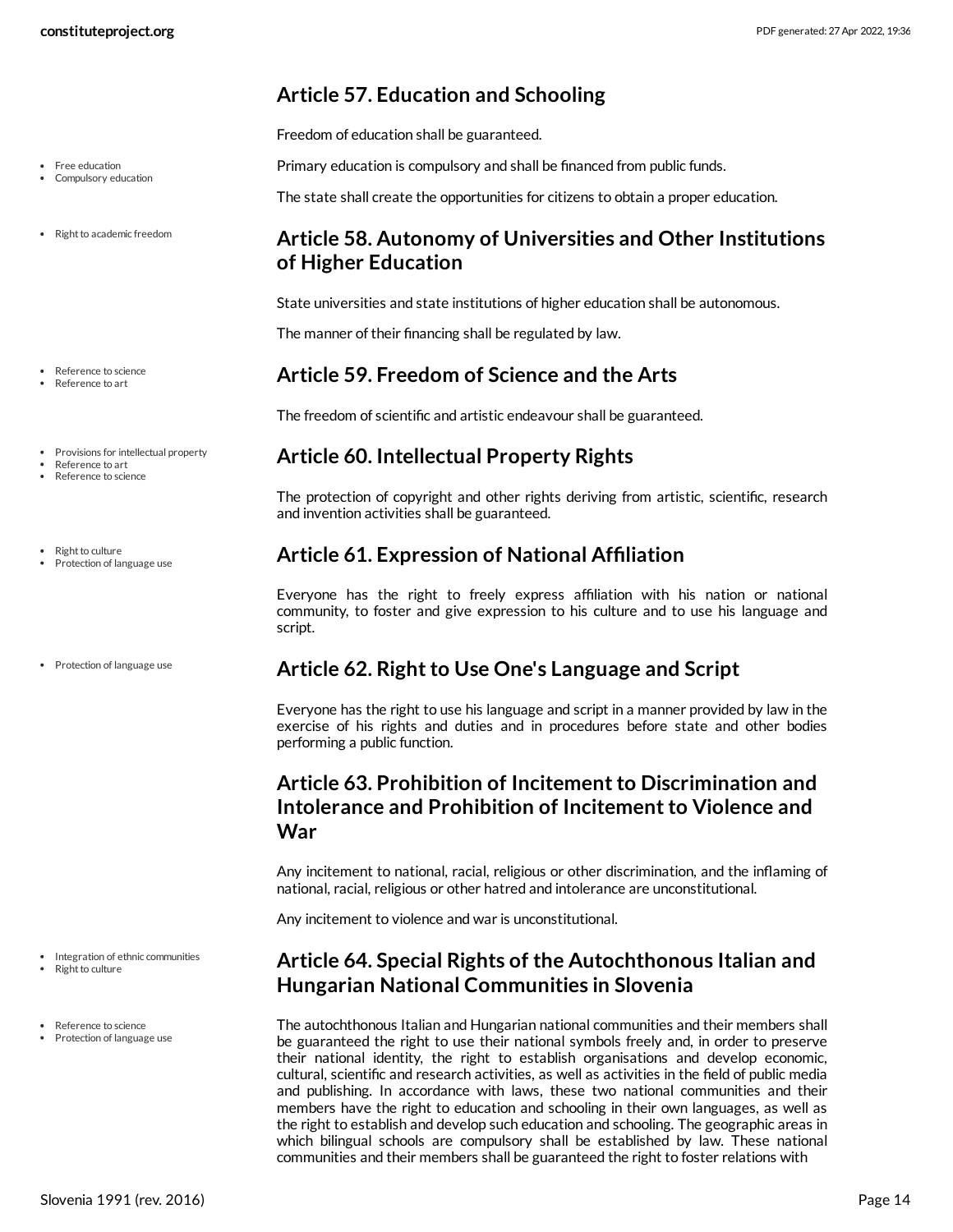• Indigenous right to self governance

their nations of origin and their respective countries. The state shall provide material and moral support for the exercise of these rights.

<span id="page-14-7"></span>In order to exercise their rights, the members of these communities shall establish their own self-governing communities in the geographic areas where they live. On the proposal of these self-governing national communities, the state may authorise them to perform certain functions under national jurisdiction, and shall provide funds for the performing of such functions.

The two national communities shall be directly represented in representative bodies of local self-government and in the National Assembly. • Indigenous right to representation

> <span id="page-14-6"></span>The position of the Italian and Hungarian national communities and the manner in which their rights are exercised in the geographic areas where they live, the obligations of the self-governing local communities for the exercise of these rights, and those rights which the members of these national communities exercise also outside these areas, shall all be regulated by law. The rights of both national communities and their members shall be guaranteed irrespective of the number of members of these communities.

> Laws, regulations and other general acts that concern the exercise of the constitutionally provided rights and the position of the national communities exclusively, may not be adopted without the consent of representatives of these national communities.

• Integration of ethnic communities

#### <span id="page-14-0"></span>**Article 65. Status and Special Rights of the Romany Community in Slovenia**

The status and special rights of the Romany community living in Slovenia shall be regulated by law.

## <span id="page-14-1"></span>**III. Economic and Social Relations**

• Right to work

• Right to transfer property

International law

### <span id="page-14-2"></span>**Article 66. Security of Employment**

The state shall create opportunities for employment and work, and shall ensure the protection of both by law.

### <span id="page-14-3"></span>**Article 67. Property**

The manner in which property is acquired and enjoyed shall be established by law so as to ensure its economic, social and environmental function.

<span id="page-14-9"></span>The manner and conditions of inheritance shall be established by law.

#### <span id="page-14-4"></span>**Article 68. Property Rights of Aliens**

Aliens may acquire ownership rights to real estate under conditions provided by law or a treaty ratified by the National Assembly.

#### <span id="page-14-5"></span>**Article 69. Expropriation**

<span id="page-14-8"></span>Ownership rights to real estate may be revoked or limited in the public interest with the provision of compensation in kind or monetary compensation under conditions established by law.

Ownership of natural resources

• Protection from expropriation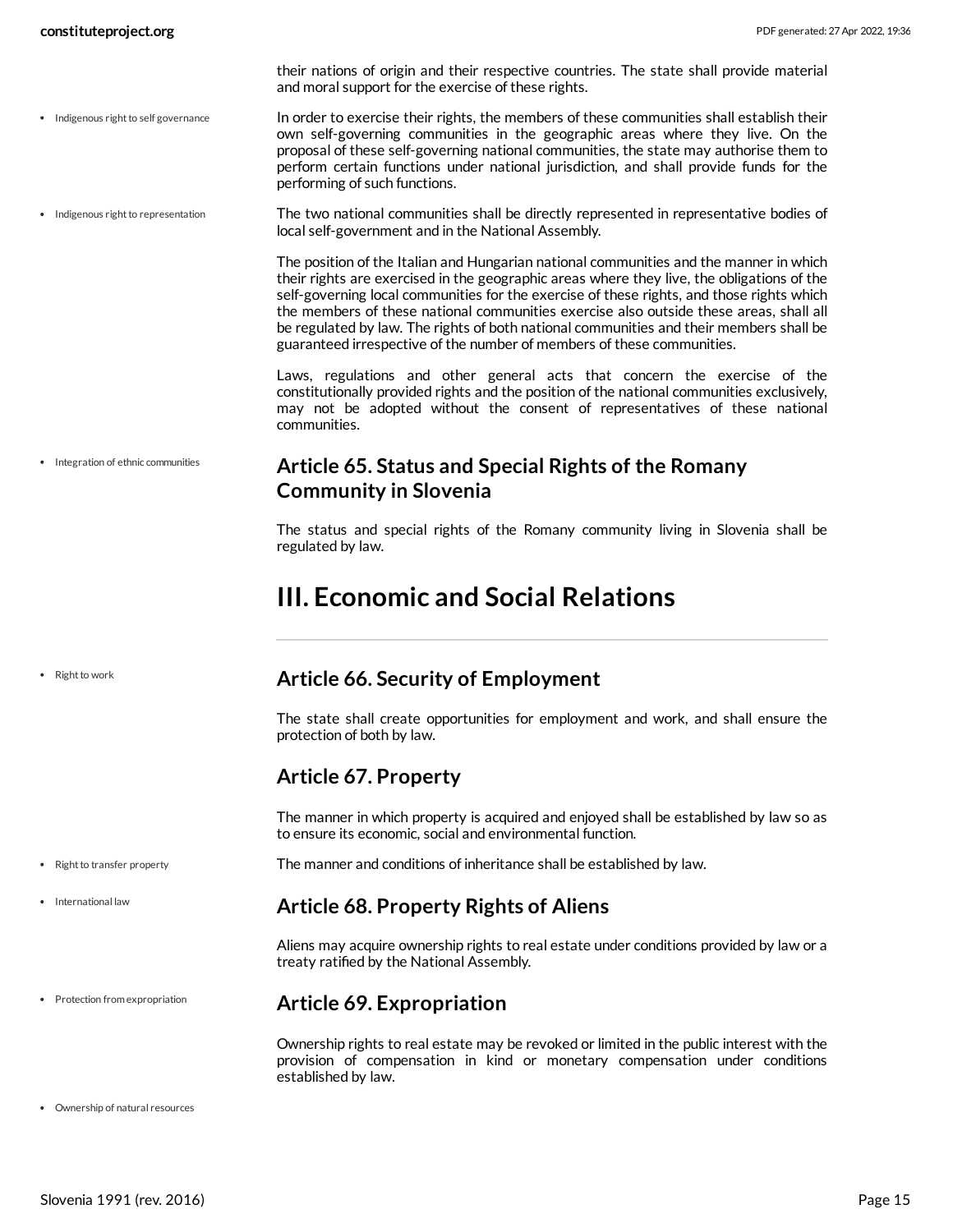### <span id="page-15-0"></span>**Article 70. National Assets and Natural Resources**

Special rights to use national assets may be acquired, subject to conditions established by law.

The conditions under which natural resources may be exploited shall be established by law.

The law may provide that natural resources may also be exploited by foreign persons and shall establish the conditions for such exploitation.

#### <span id="page-15-1"></span>**Article 70A. Right to Drinking Water**

<span id="page-15-7"></span>Everyone has the right to drinking water.

Water resources shall be a public good managed by the state.

As a priority and in a sustainable manner, water resources shall be used to supply the population with drinking water and water for household use and in this respect shall not be a market commodity.

The supply of the population with drinking water and water for household use shall be ensured by the state directly through self-governing local communities and on a not-forprofit basis.

### <span id="page-15-2"></span>**Article 71. Protection of Land**

The law shall establish special conditions for land utilisation in order to ensure its proper use.

<span id="page-15-6"></span>Special protection of agricultural land shall be provided by law.

The state shall promote the economic, cultural and social advancement of the population living in mountain and hill areas.

### <span id="page-15-3"></span>**Article 72. Healthy Living Environment**

Everyone has the right in accordance with the law to a healthy living environment.

The state shall promote a healthy living environment. To this end, the conditions and manner in which economic and other activities are pursued shall be established by law.

The law shall establish under which conditions and to what extent a person who has damaged the living environment is obliged to provide compensation.

The protection of animals from cruelty shall be regulated by law.

### <span id="page-15-4"></span>**Article 73. Protection of Natural and Cultural Heritage**

Everyone is obliged in accordance with the law to protect natural sites of special interest, rarities and cultural monuments.

The state and local communities shall promote the preservation of the natural and cultural heritage.

### <span id="page-15-5"></span>**Article 74. Free Enterprise**

Free economic initiative shall be guaranteed.

The conditions for establishing commercial organisations shall be established by law. Commercial activities may not be pursued in a manner contrary to the public interest.

- Protection of environment
- Ownership of natural resources

• Right to water

Protection of environment

• Right to establish a business Right to competitive marketplace

Provisions for wealth redistribution

• Protection of environment

Right to culture

Slovenia 1991 (rev. 2016) Page 16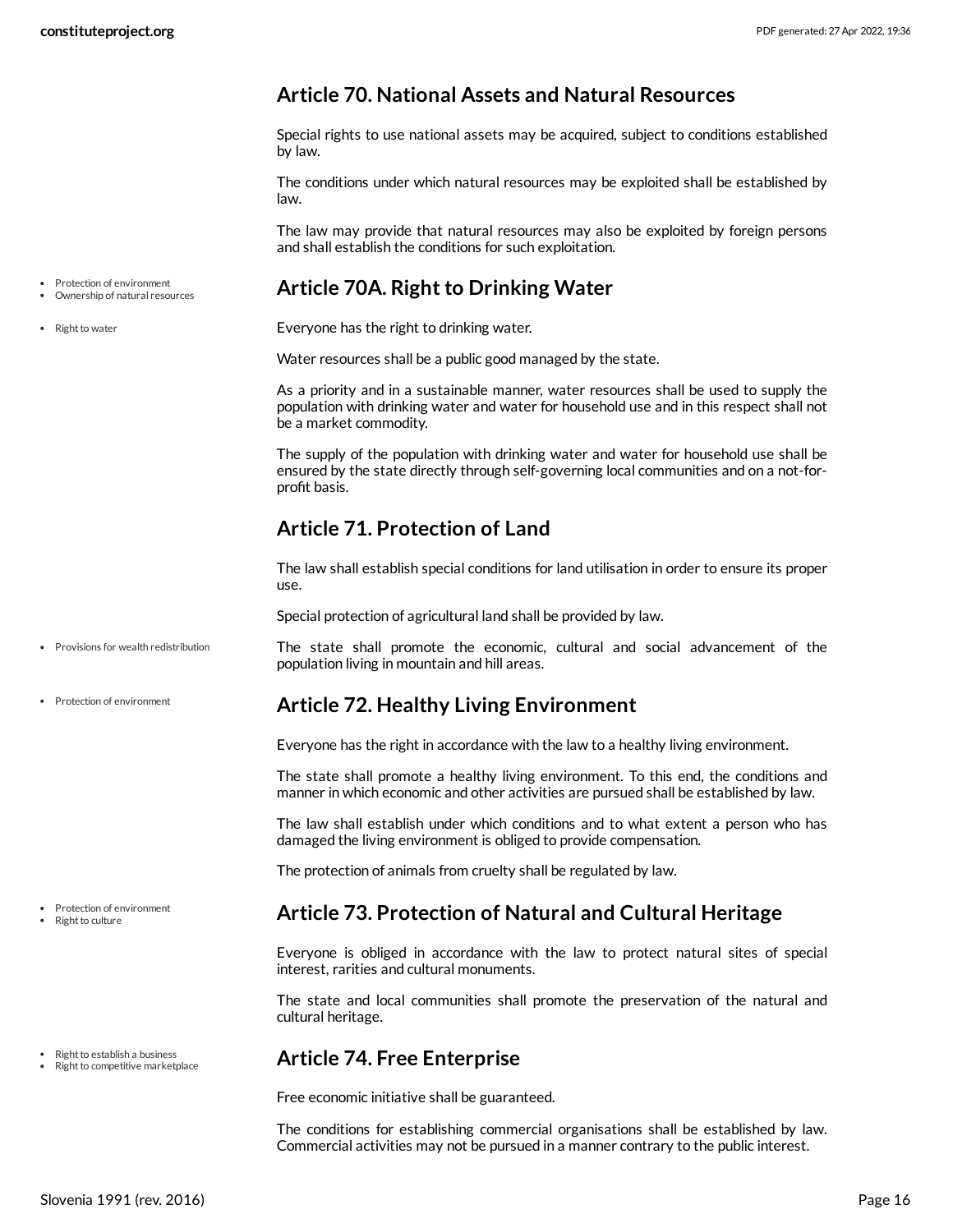Unfair competition practices and practices which restrict competition in a manner contrary to the law are prohibited.

### <span id="page-16-0"></span>**Article 75. Participation in Management**

Employees shall participate in the management of commercial organisations and institutions in a manner and under conditions provided by law.

• Right to join trade unions

### <span id="page-16-1"></span>**Article 76. Freedom of Trade Unions**

The freedom to establish, operate and join trade unions shall be guaranteed.

### <span id="page-16-2"></span>**Article 77. Right to Strike**

Employees have the right to strike.

Where required by the public interest, the right to strike may be restricted by law, with due consideration given to the type and nature of activity involved.

• Right to shelter

 $\cdot$  Right to strike

#### <span id="page-16-3"></span>**Article 78. Proper Housing**

The state shall create opportunities for citizens to obtain proper housing.

### <span id="page-16-4"></span>**Article 79. Aliens Employed in Slovenia**

Aliens employed in Slovenia and members of their families have special rights provided by law.

## <span id="page-16-5"></span>**IV.** Organisation of the State

### <span id="page-16-6"></span>**a. The National Assembly**

#### <span id="page-16-12"></span>**Article 80. Composition and Election**

<span id="page-16-11"></span>The National Assembly is composed of deputies of the citizens of Slovenia and comprises ninety deputies.

<span id="page-16-9"></span>Deputies are elected by universal, equal, direct and secret voting.

<span id="page-16-8"></span>One deputy of the Italian and one deputy of the Hungarian national communities shall always be elected to the National Assembly.

<span id="page-16-13"></span>The electoral system shall be regulated by a law passed by the National Assembly by a two-thirds majority vote of all deputies.

Deputies, except for the deputies of the national communities, are elected according to the principle of proportional representation with a four-percent threshold required for election to the National Assembly, with due consideration that voters have a decisive influence on the allocation of seats to the candidates.

#### **Article 81. Term of the National Assembly**

<span id="page-16-10"></span>The National Assembly is elected for four years.

<span id="page-16-7"></span>If the term of the National Assembly expires during a war or state of emergency, its term shall expire six months after the end of the war or state of emergency, or earlier if the National Assembly itself so decides.

#### • Structure of legislative chamber(s)

Size of first chamber

Secret ballot

• First chamber selection

• First chamber representation quotas

Supermajority required for legislation

First chamber selection

Term length for first chamber  $\bullet$  Head of government term length

• Emergency provisions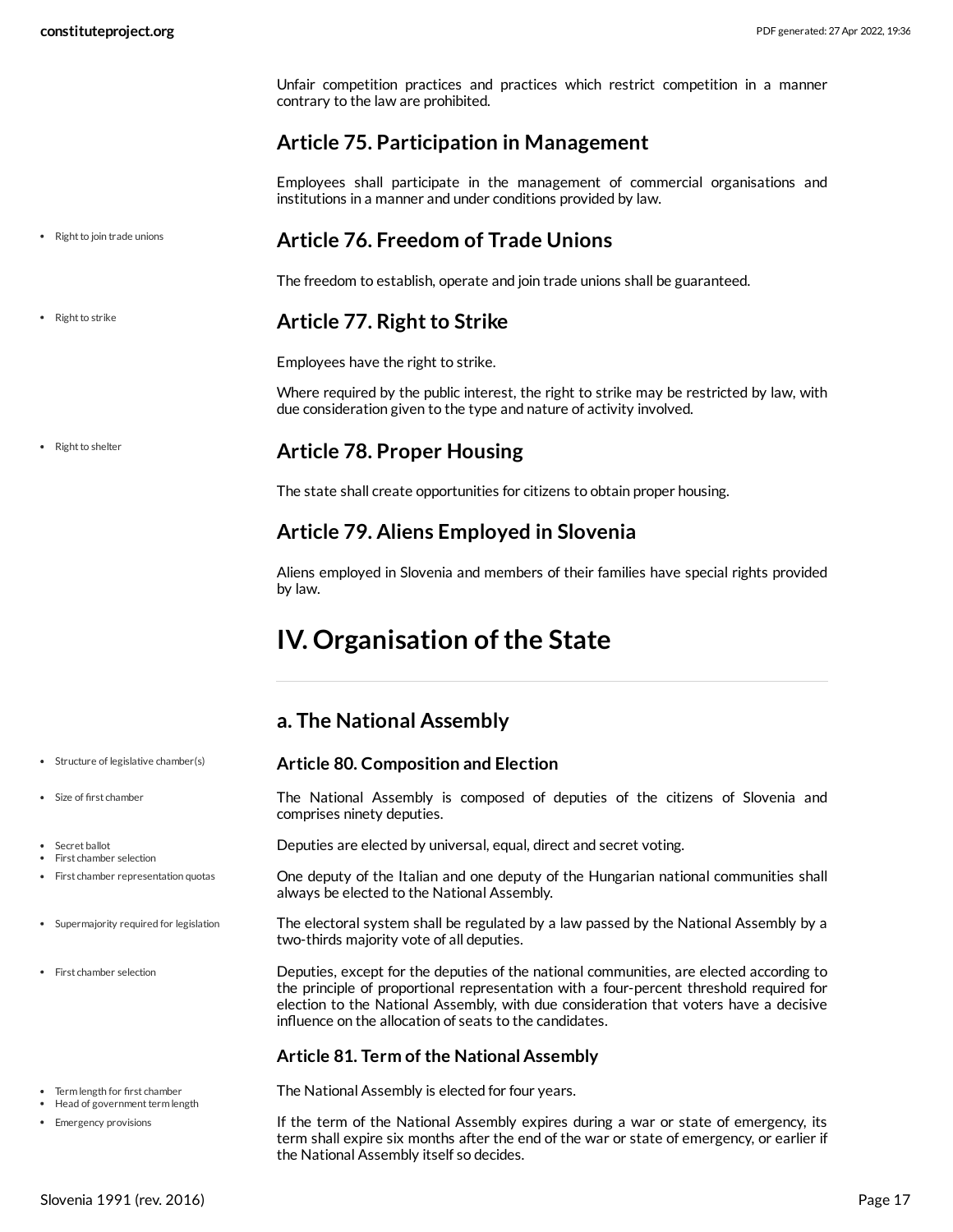• Scheduling of elections

<span id="page-17-7"></span>Elections to the National Assembly are called by the President of the Republic. A new National Assembly shall be elected no sooner than two months and no later than fifteen days before the expiry of four years from the date of the first session of the previous National Assembly. If the National Assembly is dissolved, a new National Assembly shall be elected no later than two months after the dissolution of the previous one. The term of the previous National Assembly shall end on the first session of the new National Assembly, which shall be called by the President of the Republic no later than twenty days after the election of the new National Assembly.

#### **Article 82. Deputies**

Deputies of the National Assembly are representatives of all the people and shall not be bound by any instructions.

<span id="page-17-1"></span>The law shall establish who may not be elected a deputy, and the incompatibility of the office of deputy with other offices and activities.

The National Assembly confirms the election of deputies. An appeal may be made before the Constitutional Court, in accordance with the law, against a decision of the National Assembly.

#### <span id="page-17-4"></span>**Article 83. Immunity of Deputies**

No deputy of the National Assembly shall be criminally liable for any opinion expressed or vote cast at sessions of the National Assembly or its working bodies.

No deputy may be detained nor, where such deputy claims immunity, may criminal proceedings be initiated against him without the permission of the National Assembly, except where such deputy has been apprehended committing a criminal offence for which a prison sentence of over five years is prescribed.

The National Assembly may also grant immunity to a deputy who has not claimed such immunity or who has been apprehended committing such criminal offence as referred to in the preceding paragraph.

#### <span id="page-17-6"></span>**Article 84. President of the National Assembly**

The National Assembly has a president who is elected by a majority vote of all deputies.

#### <span id="page-17-2"></span>**Article 85. Sessions of the National Assembly**

The National Assembly meets in regular and extraordinary sessions.

Regular and extraordinary sessions are called by the President of the National Assembly; an extraordinary session must be called if so required by at least a quarter of the deputies of the National Assembly or by the President of the Republic.

#### <span id="page-17-0"></span>**Article 86. Decision-making**

The National Assembly may pass decisions if a majority of deputies are present at the session. The National Assembly adopts laws and other decisions and ratifies treaties by a majority of votes cast by those deputies present, save where a different type of majority is provided by the Constitution or by law.

#### <span id="page-17-3"></span>**Article 87. Legislative Power of the National Assembly**

The rights and duties of citizens and other persons may be determined by the National Assembly only by law.

#### <span id="page-17-5"></span>**Article 88. Legislative Initiative**

Laws may be proposed by the Government or by any deputy. Laws may also be proposed by at least five thousand voters.

Eligibility for first chamber

- Outside professions of legislators
- Immunity of legislators

- Leader of first chamber
- Extraordinary legislative sessions
- Quorum for legislative sessions Division of labor between chambers
- Treaty ratification
- First chamber reserved policy areas
- Initiation of general legislation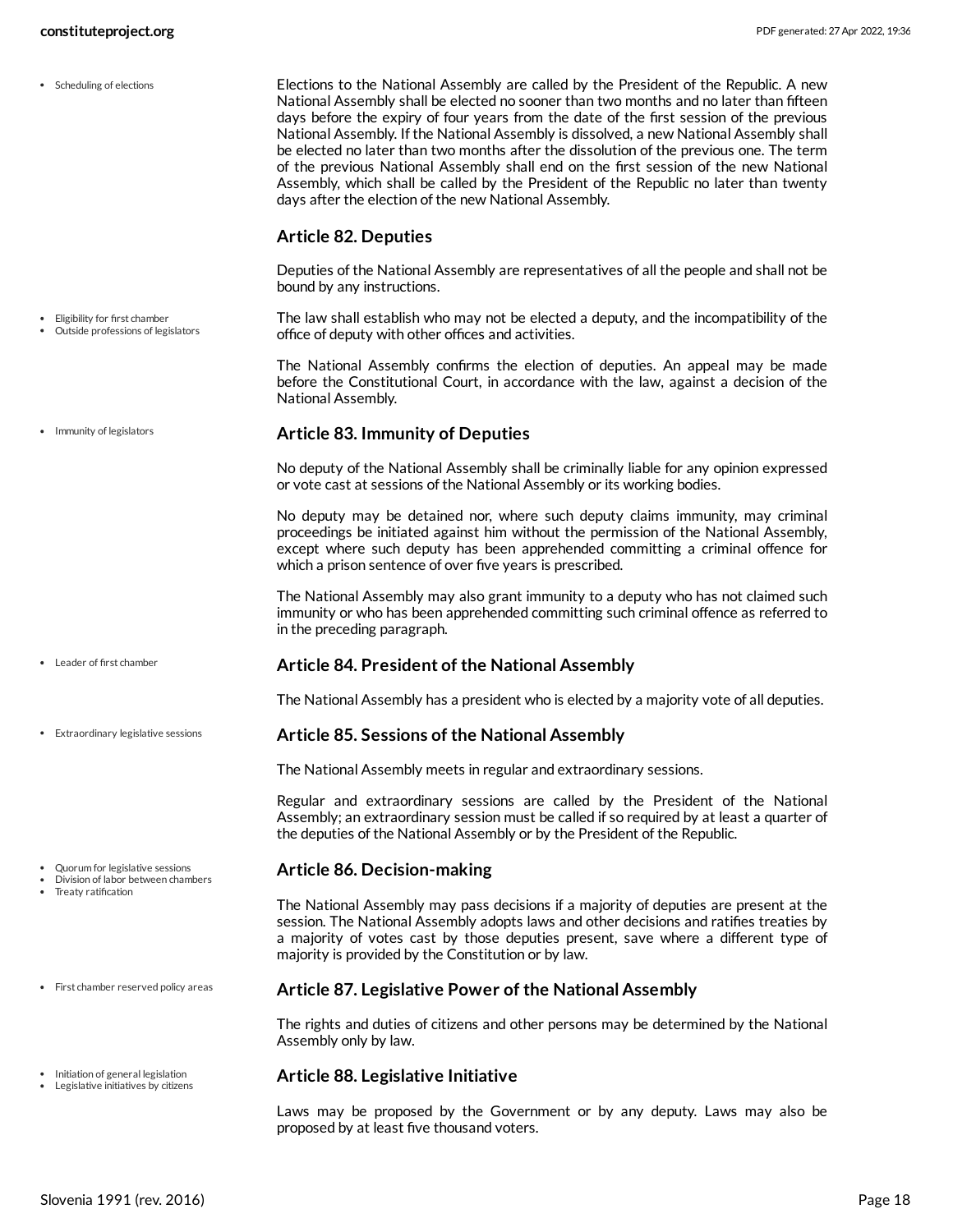#### **Article 89. Legislative Procedure**

The National Assembly shall pass laws in a multiphase procedure unless otherwise provided by its rules of procedure.

Referenda

#### <span id="page-18-3"></span>**Article 90. Legislative Referendum**

The National Assembly shall call a referendum on the entry into force of a law that it has adopted if so required by at least forty thousand voters.

A referendum may not be called:

- on laws on urgent measures to ensure the defence of the state, security, or the elimination of the consequences of natural disasters;
- on laws on taxes, customs duties, and other compulsory charges, and on the law adopted for the implementation of the state budget;
- on laws on the ratification of treaties;
- on laws eliminating an unconstitutionality in the field of human rights and fundamental freedoms or any other unconstitutionality.

The right to vote in a referendum is held by all citizens who are eligible to vote in elections.

A law is rejected in a referendum if a majority of voters who have cast valid votes vote against the law, provided at least one fifth of all qualified voters have voted against the law.

<span id="page-18-4"></span>Referendums are regulated by a law passed in the National Assembly by a two-thirds majority vote of deputies present.

#### <span id="page-18-0"></span>**Article 91. Promulgation of Laws**

Laws are promulgated by the President of the Republic no later than eight days after they have been passed.

The National Council may within seven days of the passing of a law and prior to its promulgation require the National Assembly to decide again on such law. In deciding again, a majority of all deputies must vote for such law to be passed unless the Constitution envisages a higher majority for the passing of the law under consideration. Such new decision by the National Assembly is final.

#### <span id="page-18-1"></span>**Article 92. War and State of Emergency**

A state of emergency shall be declared whenever a great and general danger threatens the existence of the state. The declaration of war or state of emergency, urgent measures and their repeal shall be decided upon by the National Assembly on the proposal of the Government.

The National Assembly decides on the use of the defence forces.

In the event that the National Assembly is unable to convene, the President of the Republic shall decide on matters from the first and second paragraphs of this article. Such decisions must be submitted for confirmation to the National Assembly immediately upon it next convening.

#### <span id="page-18-2"></span>**Article 93. Parliamentary Inquiry**

The National Assembly may order inquiries on matters of public importance, and it must do so when required by a third of the deputies of the National Assembly or when required by the National Council. For this purpose it shall appoint a commission which in matters of investigation and examination has powers comparable to those of judicial authorities.

Veto override procedure

Supermajority required for legislation

Approval or veto of general legislation

**Emergency provisions** 

Power to declare/approve war

Legislative oversight of the executive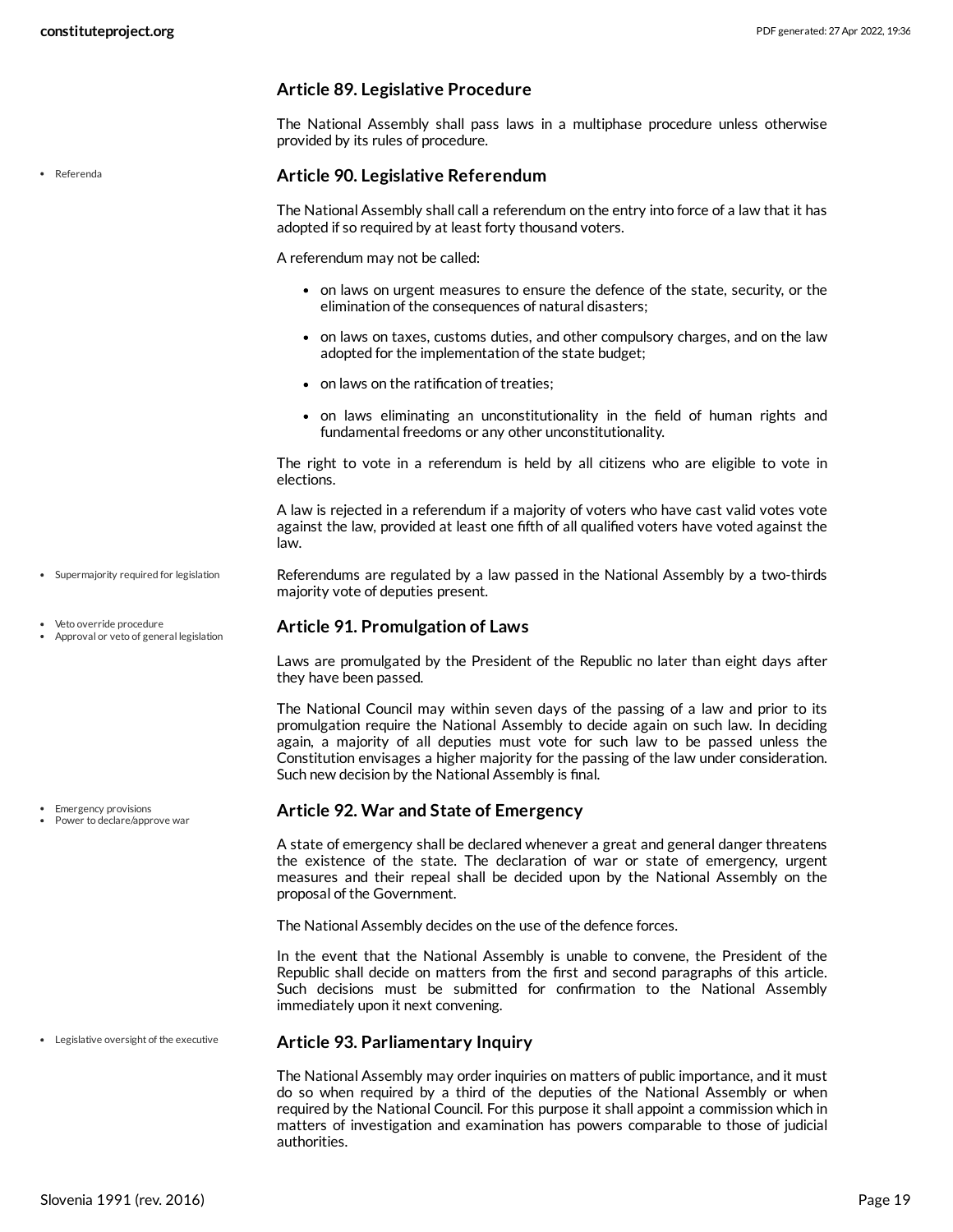#### **Article 94. Rules of Procedure of the National Assembly**

The National Assembly has rules of procedure which it shall adopt by a two-thirds majority vote of deputies present.

Compensation of legislators

• Structure of legislative chamber(s) Second chamber representation quotas

Size of second chamber Eligibility for second chamber

#### <span id="page-19-1"></span>**Article 95. Remuneration of Deputies**

Deputies of the National Assembly receive such salary or remuneration as are established by law.

#### <span id="page-19-0"></span>**b. The National Council**

#### <span id="page-19-3"></span>**Article 96. Composition**

The National Council is the representative body for social, economic, professional and local interests. The National Council has forty members. It is composed of:

- four representatives of employers;
- four representatives of employees;
- four representatives of farmers, crafts and trades, and independent professions;
- six representatives of non-commercial fields;
- twenty-two representatives of local interests.

The organisation of the National Council is regulated by law.

Division of labor between chambers

#### <span id="page-19-2"></span>**Article 97. Powers of the National Council**

The National Council may:

- propose to the National Assembly the passing of laws;
- convey to the National Assembly its opinion on all matters within the competence of the National Assembly;
- require the National Assembly to decide again on a given law prior to its promulgation;
- require inquiries on matters of public importance as referred to in Article 93.

<span id="page-19-5"></span>Where required by the National Assembly, the National Council must express its opinion on an individual matter.

#### **Article 98. Election** Second chamber selection

Election to the National Council shall be regulated by a law passed by the National Assembly by a two-thirds majority vote of all deputies. Supermajority required for legislation

<span id="page-19-7"></span><span id="page-19-6"></span>Members of the National Council are elected for a term of five years.

#### **Article 99. Decision-Making**

<span id="page-19-4"></span>The National Council may pass decisions if a majority of members are present at the session.

The National Council decides by a majority of votes cast by those members present.

#### **Article 100. Immunity and Incompatibility of Office**

A member of the National Council may not at the same time be a deputy of the National Assembly.

Term length of second chamber

Quorum for legislative sessions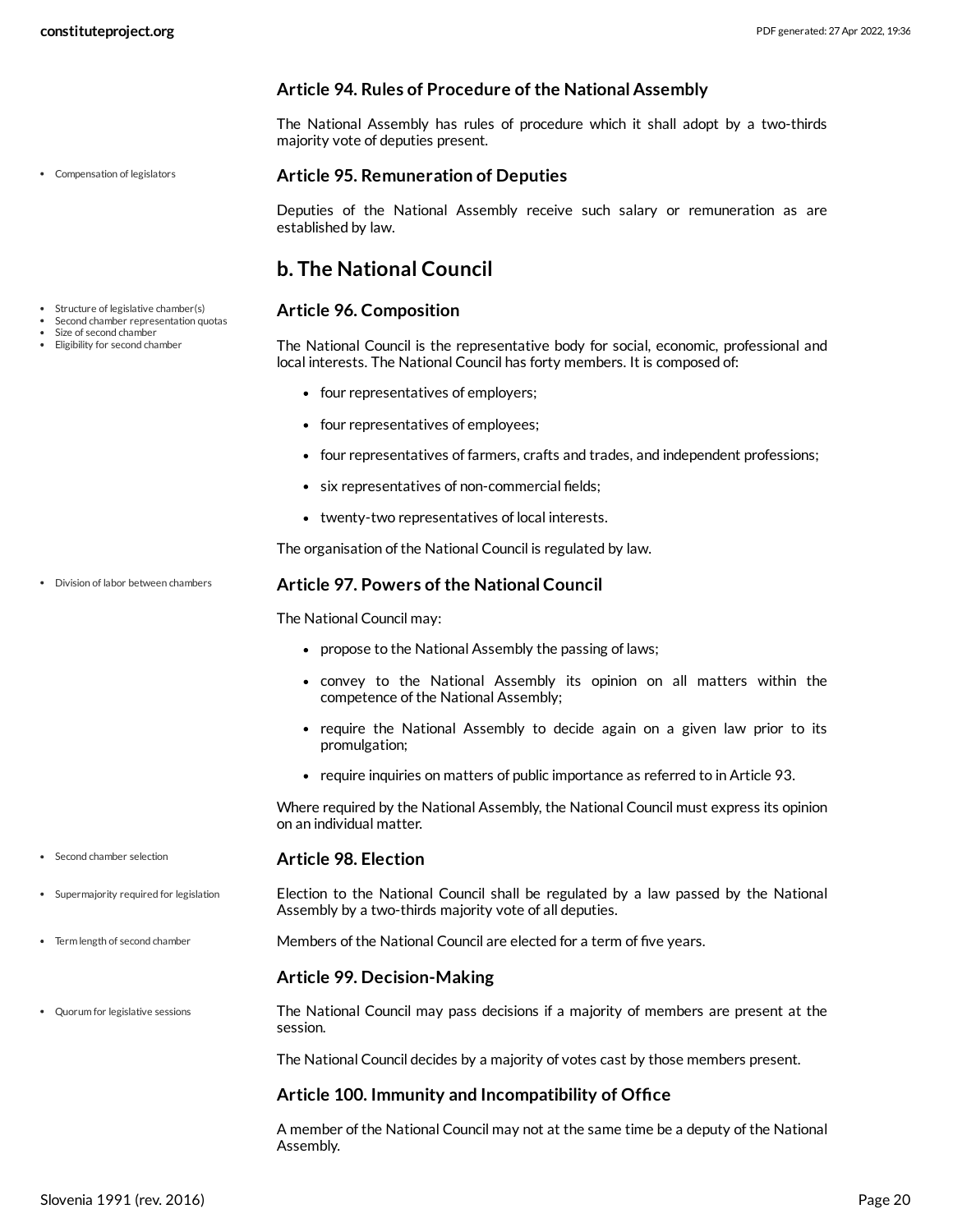Designation of commander in chief Name/structure of executive(s)

Head of state selection

• Head of state term limits Head of state term length Emergency provisions

Eligibility for head of state

Oaths to abide by constitution

Head of state replacement

• Head of state powers

• Secret ballot

• Immunity of legislators

<span id="page-20-7"></span>Members of the National Council enjoy the same immunity as deputies. Immunity is decided upon by the National Council.

#### **Article 101. Rules of Procedure of the National Council**

The National Council has rules of procedure which it shall adopt by a majority vote of all members.

#### <span id="page-20-0"></span>**c. President of the Republic**

#### <span id="page-20-1"></span>**Article 102. Office of President of the Republic**

The President of the Republic represents the Republic of Slovenia and is commander-inchief of its defence forces.

#### <span id="page-20-6"></span>**Article 103. Election of the President of the Republic**

<span id="page-20-9"></span>The President of the Republic is elected in direct, general elections by secret ballot.

The candidate who receives a majority of the valid votes cast is elected President of the Republic.

<span id="page-20-3"></span>The President of the Republic is elected for a term of five years and may be elected for a maximum of two consecutive terms. If the term of office of the President of the Republic expires during a war or state of emergency, the President's term shall expire six months after the cessation of such war or state of emergency.

<span id="page-20-2"></span>Only a citizen of Slovenia may be elected President of the Republic. Elections to the office of President of the Republic are called by the President of the National Assembly. The President of the Republic must be elected no later than fifteen days before the expiry of the term of the incumbent President.

#### <span id="page-20-8"></span>**Article 104. Oath of Office of the President of the Republic**

Before taking office, the President of the Republic shall swear the following oath before the National Assembly:

"I swear that I shall uphold the constitutional order, that I shall act according to my conscience and that I shall do all in my power for the good of Slovenia."

#### **Article 105. Incompatibility of the Office of President of the Republic**

The office of President of the Republic is incompatible with any other public office or occupation.

#### <span id="page-20-5"></span>**Article 106. Deputisation of the President of the Republic**

In the event of permanent absence, death, resignation or other cessation of performing the office of President, the President of the National Assembly shall temporarily perform the duties of the office of President of the Republic until the election of a new President of the Republic. In such event, elections for a new President of the Republic must be called no later than fifteen days after the cessation of office of the previous President of the Republic.

The President of the National Assembly also temporarily performs the duties of the office of President of the Republic during any absence of the President of the Republic.

#### <span id="page-20-4"></span>**Article 107. Powers of the President of the Republic**

The President of the Republic:

- calls elections to the National Assembly;
- promulgates laws;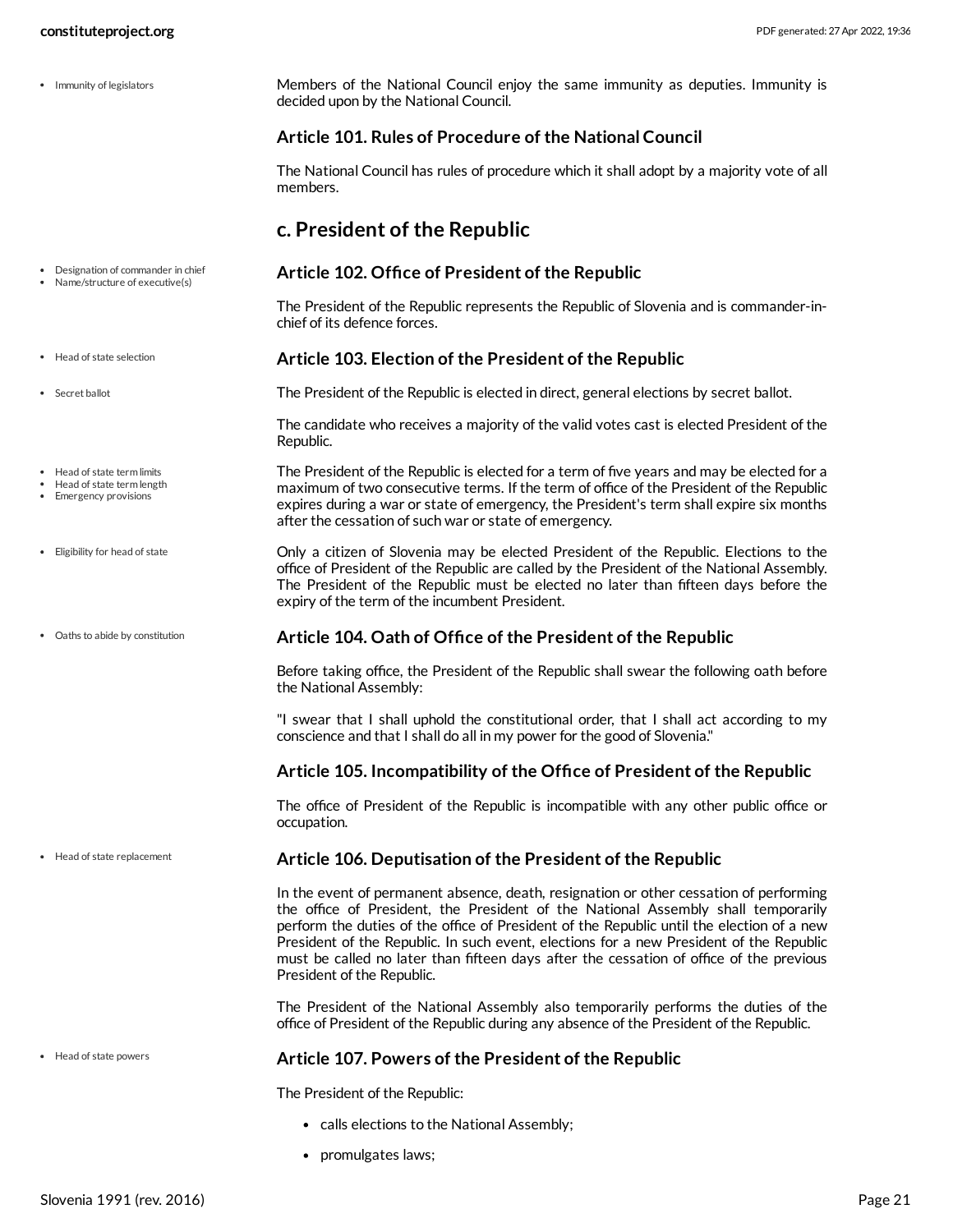- Foreign affairs representative
- Power to pardon

- Emergency provisions
- Head of state decree power

- Constitutional court powers
- Head of government removal Head of state removal
- Cabinet removal

- Claim of executive independence Establishment of cabinet/ministers
- Name/structure of executive(s)
- Head of government selection
- appoints state officials where provided by law;
- <span id="page-21-4"></span>appoints and recalls ambassadors and envoys of the Republic, and accepts the letters of credence of foreign diplomatic representatives;
- issues instruments of ratification;
- <span id="page-21-6"></span>decides on the granting of clemency;
- confers decorations and honorary titles;
- performs other duties determined by this Constitution.

Where required by the National Assembly the President of the Republic must express his opinion on an individual issue.

#### <span id="page-21-3"></span>**Article 108. Decrees with the Force of Law**

In the event that the National Assembly is unable to convene due to a state of emergency or war, the President of the Republic may, on the proposal of the Government, issue decrees with the force of law.

Such decrees may, in exception, restrict individual rights and fundamental freedoms as provided by Article 16 of this Constitution.

The President of the Republic must submit decrees with the force of law to the National Assembly for confirmation immediately upon it next convening.

#### <span id="page-21-1"></span>**Article 109. Accountability of the President of the Republic**

If in the performance of his office the President of the Republic violates the Constitution or seriously violates the law, he may be impeached by the National Assembly before the Constitutional Court. The Constitutional Court shall decide either that the impeachment charges are justified or it shall dismiss the charges, and it may further decide on relieving the President of office by a two-thirds majority vote of all judges. Upon receiving a resolution on impeachment from the National Assembly, the Constitutional Court may decide that pending a decision on impeachment the President of the Republic may not perform his office.

### <span id="page-21-0"></span>**cc. The Government**

#### <span id="page-21-2"></span>**Article 110. Composition of the Government**

The Government is composed of the president and ministers. Within the scope of their powers, the Government and individual ministers are independent and accountable to the National Assembly.

#### <span id="page-21-5"></span>**Article 111. Election of the President of the Government**

After consultation with the leaders of parliamentary groups the President of the Republic proposes to the National Assembly a candidate for President of the Government.

The President of the Government is elected by the National Assembly by a majority vote of all deputies unless otherwise provided by this Constitution. Voting is by secret ballot.

If such candidate does not receive the necessary majority of votes, the President of the Republic may after renewed consultation propose within fourteen days a new candidate, or the same candidate again, and candidates may also be proposed by parliamentary groups or a minimum of ten deputies. If within this period several candidates have been proposed, each one is voted on separately beginning with the candidate proposed by the President of the Republic, and if this candidate is not elected, a vote is taken on the other candidates in the order in which they were proposed.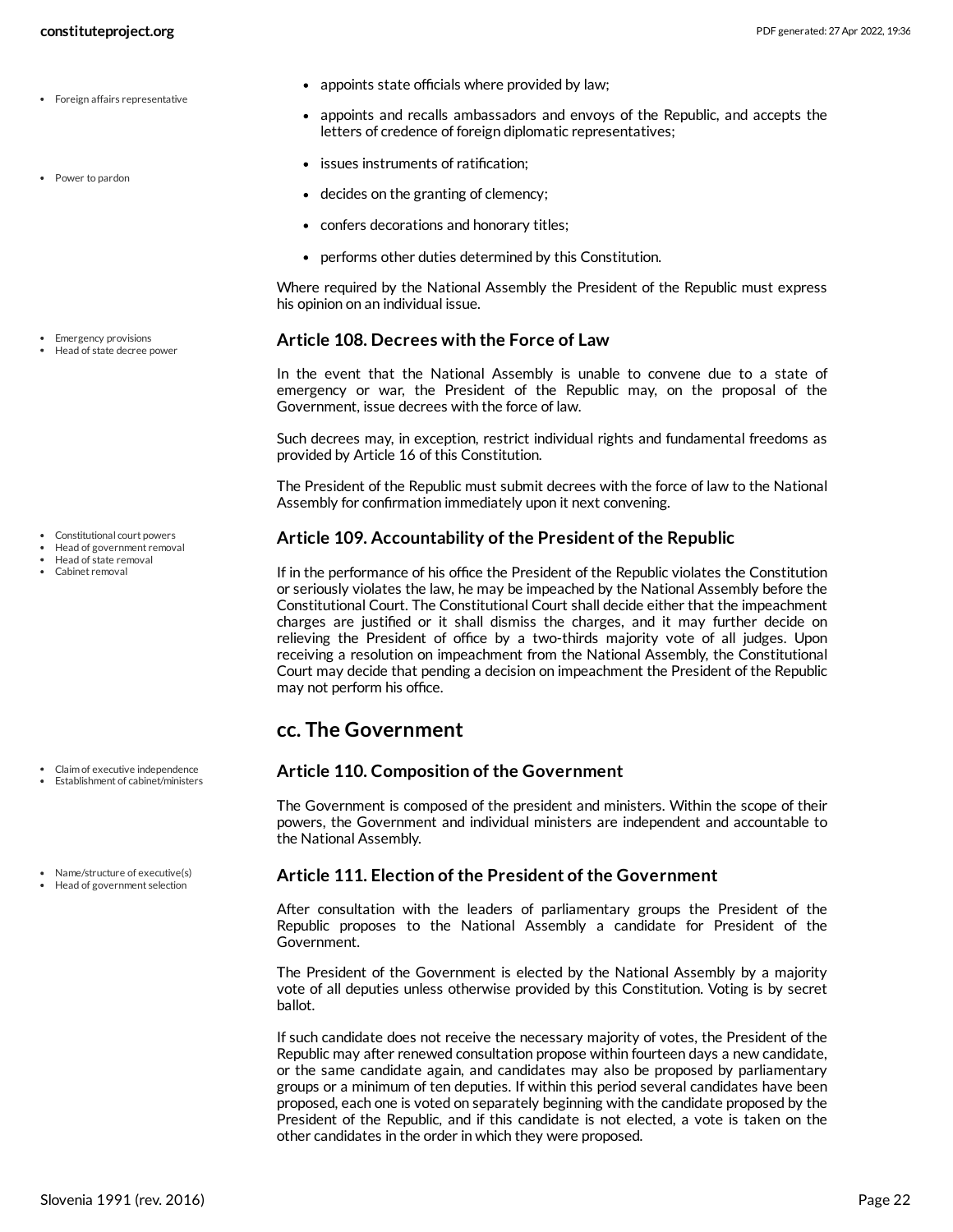- If no candidate is elected, the President of the Republic dissolves the National Assembly and calls new elections, unless within forty-eight hours the National Assembly decides by a majority of votes cast by those deputies present to hold new elections for President of the Government, whereby a majority of votes cast by those deputies present is sufficient for the election of the candidate. In such new elections a vote is taken on candidates individually in order of the number of votes received in the earlier voting and then on the new candidates proposed prior to the new vote, wherein any candidate proposed by the President of the Republic takes precedence. If in such elections no candidate receives the necessary number of votes, the President of the Republic dissolves the National Assembly and calls new elections. **Article 112. Appointment of Ministers** Ministers are appointed and dismissed by the National Assembly on the proposal of the President of the Government. Prior to appointment a proposed minister must appear before a competent commission of the National Assembly and answer its questions. Dismissal of the legislature Dismissal of the legislature Cabinet removal Cabinet selection Legislative committees
- Oaths to abide by constitution
- Powers of cabinet
- Cabinet removal
- Head of government term length
- Cabinet removal

- Head of government removal
- Head of government replacement
- Cabinet removal

Dismissal of the legislature

Head of government removal Cabinet removal

<span id="page-22-1"></span><span id="page-22-0"></span>

#### <span id="page-22-5"></span><span id="page-22-4"></span>**Article 113. Oath of Office of the Government**

Upon election and appointment respectively, the President of the Government and ministers shall swear before the National Assembly the oath of office provided by Article 104.

#### <span id="page-22-6"></span>**Article 114. Organisation of the Government**

The President of the Government is responsible for ensuring the unity of the political and administrative direction of the Government and coordinates the work of ministers. Ministers are collectively accountable for the work of the Government, and each minister is accountable for the work of his ministry.

The composition and functioning of the Government, and the number, competencies and organisation of ministries shall be regulated by law.

#### <span id="page-22-3"></span>**Article 115. Termination of Office of the President of the Government and Ministers**

The President of the Government and ministers cease to hold office when a new National Assembly convenes following elections; ministers also cease to hold office whenever the President of the Government ceases to hold office and whenever such ministers are dismissed or resign; ministers must, however, continue to perform their regular duties until the election of a new President of the Government or until the appointment of new ministers.

#### <span id="page-22-2"></span>**Article 116. Vote of No Confidence**

The National Assembly may pass a vote of no confidence in the Government only by electing a new President of the Government on the proposal of at least ten deputies and by a majority vote of all deputies. The incumbent President of the Government is thereby dismissed, but together with his ministers he must continue to perform his regular duties until the swearing in of a new Government.

No less than forty-eight hours must elapse between the lodging of a proposal to elect a new President of the Government and the vote itself, unless the National Assembly decides otherwise by a two-thirds majority vote of all deputies, or if the country is at war or in a state of emergency.

Where a President of the Government has been elected on the basis of the fourth paragraph of Article 111 a vote on no confidence is expressed in him if on the proposal of at least ten deputies, the National Assembly elects a new President of the Government by a majority of votes cast.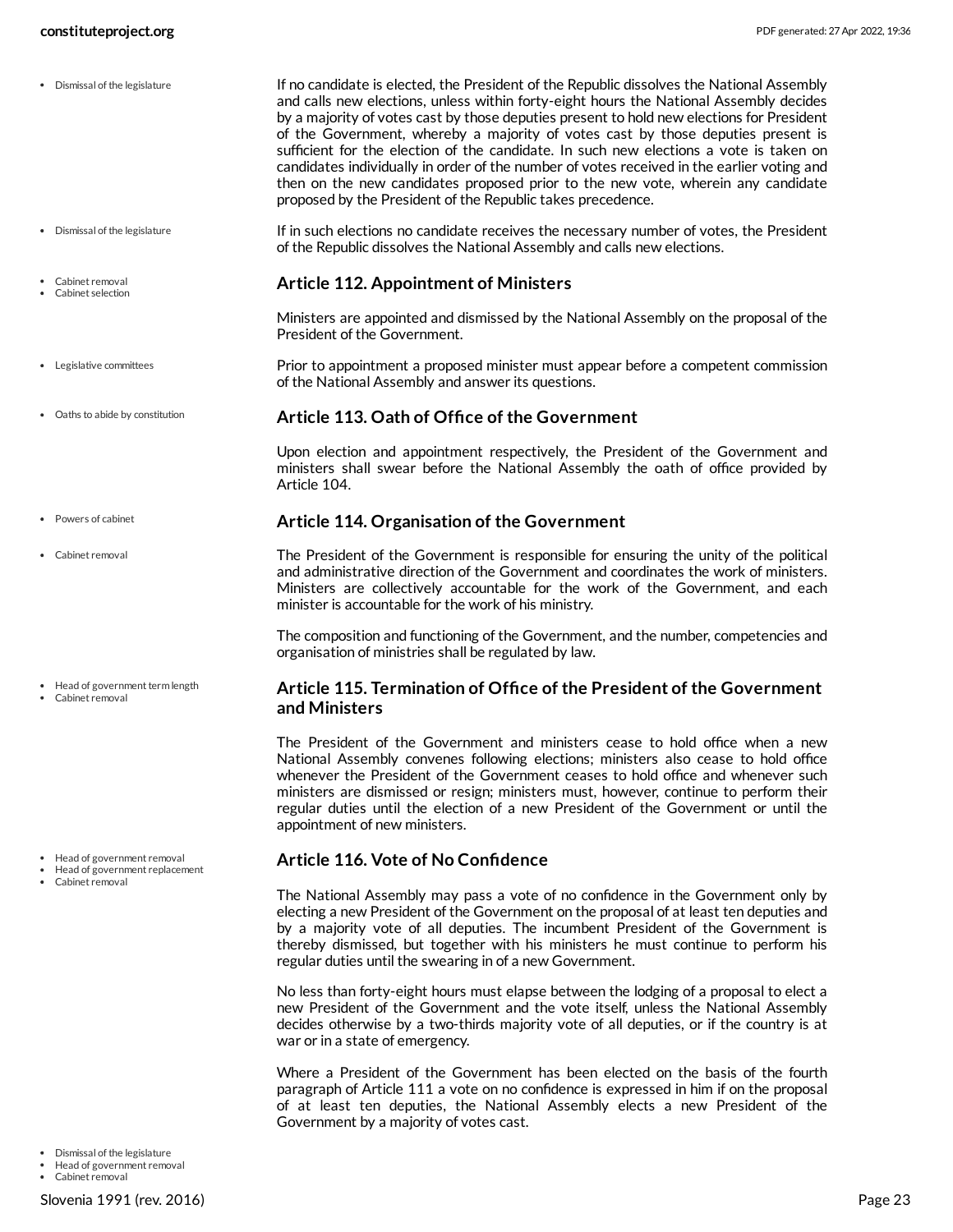#### **Article 117. Vote of Confidence**

The President of the Government may require a vote of confidence in the Government. If the Government does not receive the support of a majority vote of all deputies, the National Assembly must elect within thirty days a new President of the Government or in a new vote express its confidence in the incumbent President of the Government, or failing this, the President of the Republic dissolves the National Assembly and calls new elections. The President of the Government may tie the issue of confidence to the adoption of a law or to some other decision in the National Assembly. If such decision is not adopted, it is deemed that a vote of no confidence in the Government has been passed.

No less than forty-eight hours must elapse between the requirement of a vote of confidence and the vote itself.

#### <span id="page-23-2"></span>**Article 118. Interpellation**

An interpellation with respect to the work of the Government or an individual minister may be initiated in the National Assembly by at least ten deputies.

If, after the debate following such interpellation, a majority of all deputies carries a vote of no confidence in the Government or in an individual minister, the National Assembly dismisses the Government or said minister.

#### <span id="page-23-6"></span>**Article 119. Impeachment of the President of the Government and Ministers**

The National Assembly may impeach the President of the Government or ministers before the Constitutional Court on charges of violating the Constitution and laws during the performance of their office. The Constitutional Court considers the charges in such a manner as determined in Article 109.

### <span id="page-23-0"></span>**d. State Administration**

#### **Article 120. Organisation and Work of the State Administration**

The organisation of the state administration, its competence and the manner of appointment of its officers are regulated by law.

<span id="page-23-4"></span>Administrative bodies perform their work independently within the framework and on the basis of the Constitution and laws.

<span id="page-23-7"></span>Judicial protection of the rights and legal interests of citizens and organisations is guaranteed against decisions and actions of administrative bodies and bearers of public authority.

#### **Article 121. Public Authorities**

Legal entities and natural persons may be vested by law or on the basis thereof with the public authority to perform certain duties of the state administration.

#### <span id="page-23-3"></span>**Article 122. Employmentin the State Administration**

Employment in the state administration is possible only on the basis of open competition, except in cases provided by law.

#### <span id="page-23-1"></span>**e. National Defence**

#### **Article 123. Duty to Participate in the National Defence** Duty to serve in the military

<span id="page-23-5"></span>Participation in the national defence is compulsory for citizens within the limits and in the manner provided by law.

Cabinet removal

Legislative oversight of the executive

- Cabinet removal
- Head of government removal

Duty to obey the constitution

Ultra-vires administrative actions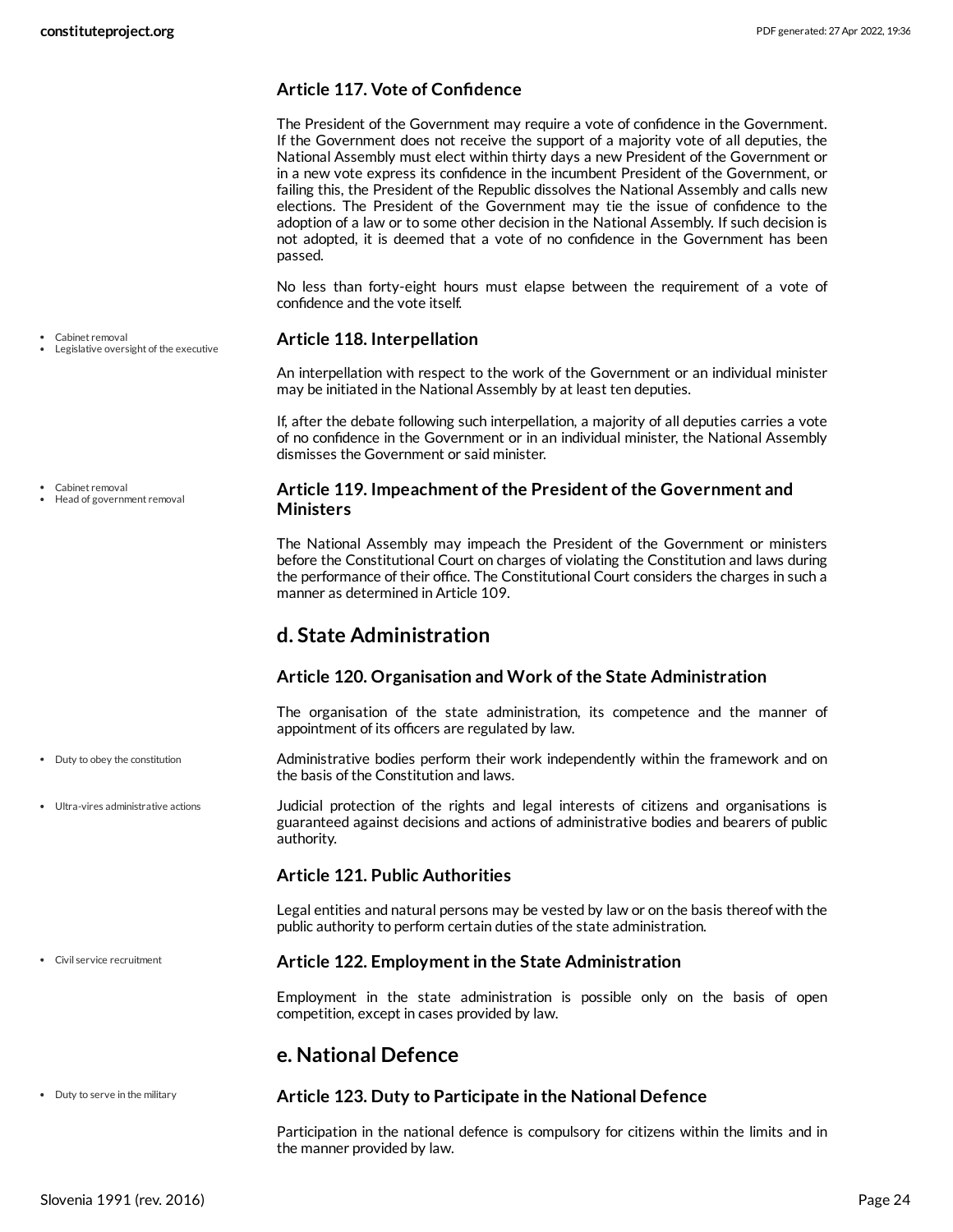• Right to conscientious objection

Supermajority required for legislation

<span id="page-24-6"></span>Citizens who for their religious, philosophical or humanitarian convictions are not willing to perform military duties, must be given the opportunity to participate in the national defence in some other manner.

#### **Article 124. National Defence**

<span id="page-24-8"></span>The form, extent and organisation of the defence of the inviolability and integrity of the national territory shall be regulated by a law adopted by the National Assembly by a two-thirds majority vote of deputies present.

The conducting of defence is supervised by the National Assembly.

In the provision of security the state proceeds principally from a policy of peace, and an ethic of peace and non-aggression.

### <span id="page-24-0"></span>**f. The Judiciary**

#### <span id="page-24-1"></span>**Article 125. Independence of Judges**

Judges shall be independent in the performance of the judicial function. They shall be bound by the Constitution and laws.

#### <span id="page-24-7"></span>**Article 126. Organisation and Jurisdiction of Courts**

The organisation and jurisdiction of courts are determined by law.

Extraordinary courts may not be established, nor may military courts be established in peacetime.

#### <span id="page-24-9"></span>**Article 127. Supreme Court**

The Supreme Court is the highest court in the state.

It decides on ordinary and extraordinary legal remedies and performs other functions provided by law.

#### <span id="page-24-3"></span>**Article 128. Participation of Citizens in the Exercising of Judicial Power**

The circumstances and form of the direct participation of citizens in the exercising of judicial power are regulated by law.

#### <span id="page-24-10"></span>**Article 129. Permanence of Judicial Office**

<span id="page-24-5"></span>The office of a judge is permanent. The age requirement and other conditions for election are determined by law.

<span id="page-24-4"></span>The retirement age of judges is determined by law.

#### <span id="page-24-2"></span>**Article 130. Election of Judges**

Judges are elected by the National Assembly on the proposal of the Judicial Council.

#### **Article 131. Judicial Council**

The Judicial Council is composed of eleven members. The National Assembly elects five members on the proposal of the President of the Republic from among university professors of law, attorneys and other lawyers, whereas judges holding permanent judicial office elect six members from among their own number. The members of the council select a president from among their own number.

#### **Article 132. Termination of and Dismissal from Judicial Office** • Supreme/ordinary court judge removal

<span id="page-24-11"></span>A judge ceases to hold judicial office where circumstances arise as provided by law.

- Judicial independence Duty to obey the constitution
- Structure of the courts
- Supreme court powers Structure of the courts
- Jury trials required
- Supreme court term length
- Minimum age of supreme court judges
- Mandatory retirement age for judges
- Establishment of judicial council
- Supreme court selection Ordinary court selection
- Establishment of judicial council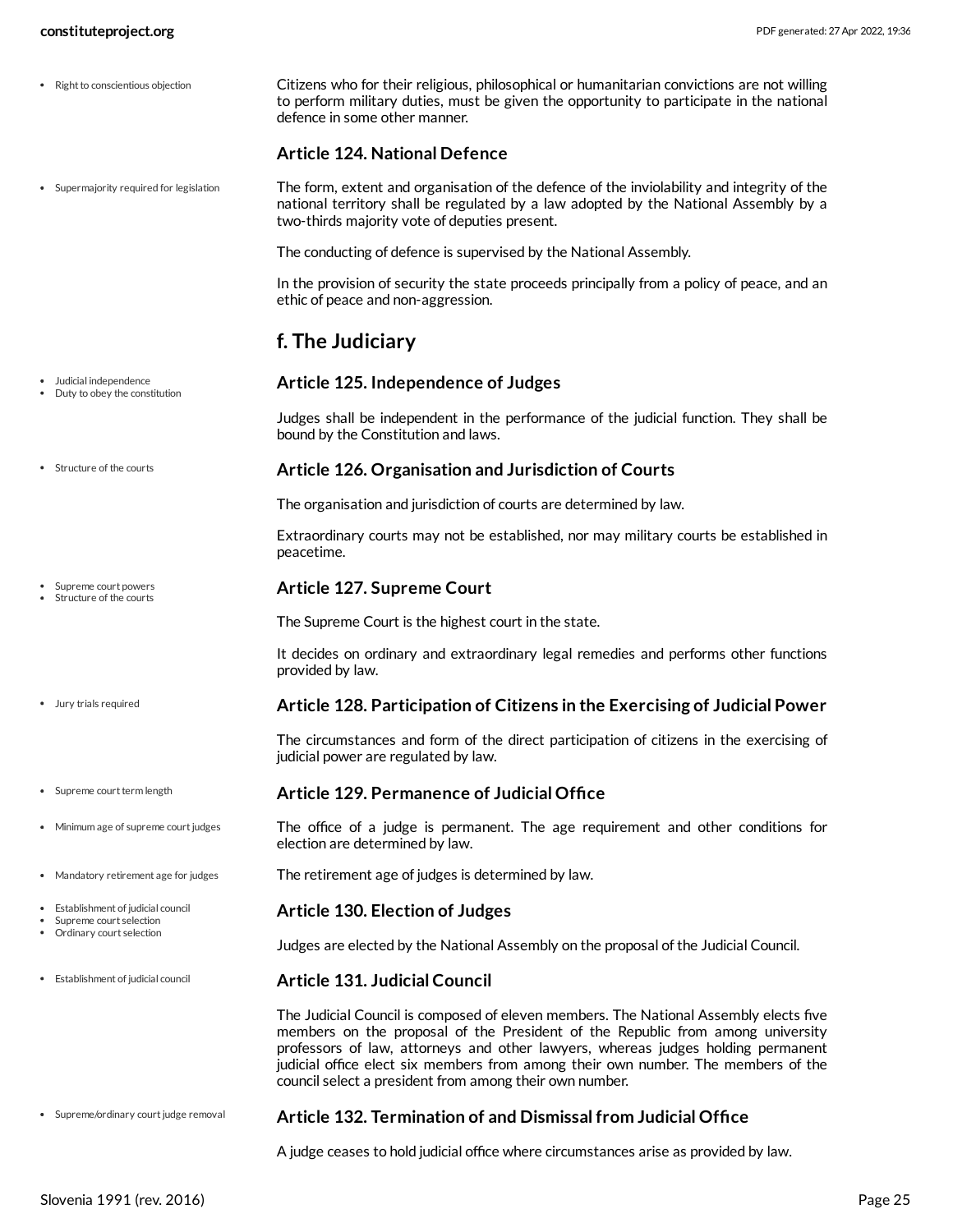Attorney general

<span id="page-25-5"></span>If in the performance of the judicial office a judge violates the Constitution or seriously violates the law, the National Assembly may dismiss such judge on the proposal of the Judicial Council.

If a judge is found by a final judgement to have deliberately committed a criminal offence through the abuse of the judicial office, the National Assembly dismisses such judge.

#### **Article 133. Incompatibility of Judicial Office**

Judicial office is not compatible with office in other state bodies, in local self-government bodies and in bodies of political parties, and with other offices and activities as provided by law.

#### **Article 134. Immunity of Judges**

No one who participates in making judicial decisions may be held accountable for an opinion expressed during decision-making in court.

If a judge is suspected of a criminal offence in the performance of judicial office, he may not be detained nor may criminal proceedings be initiated against him without the consent of the National Assembly.

#### <span id="page-25-0"></span>**g. State Prosecutors Office**

#### <span id="page-25-4"></span>**Article 135. State Prosecutor**

State Prosecutors file and present criminal charges and have other powers provided by law.

The organisation and powers of state prosecutor offices are provided by law.

#### **Article 136. Incompatibility of the Office of State Prosecutor**

The office of State Prosecutor is not compatible with office in other state bodies, in local self-government bodies and in bodies of political parties, and with other offices and activities as provided by law.

#### <span id="page-25-1"></span>**h. Attorneyship and Notariat**

#### **Article 137. Attorneyship and Notariat**

Attorneyship is an independent service within the system of justice, and is regulated by law.

The notariat is a public service regulated by law.

## <span id="page-25-2"></span>**V. Self-Government**

#### <span id="page-25-3"></span>**a. Local Self-Government**

Municipal government

Municipal government

#### <span id="page-25-6"></span>**Article 138. Exercise of Local Self-Government**

Residents of Slovenia exercise local self-government in municipalities and other local communities.

#### **Article 139. Municipalities**

Municipalities are self-governing local communities.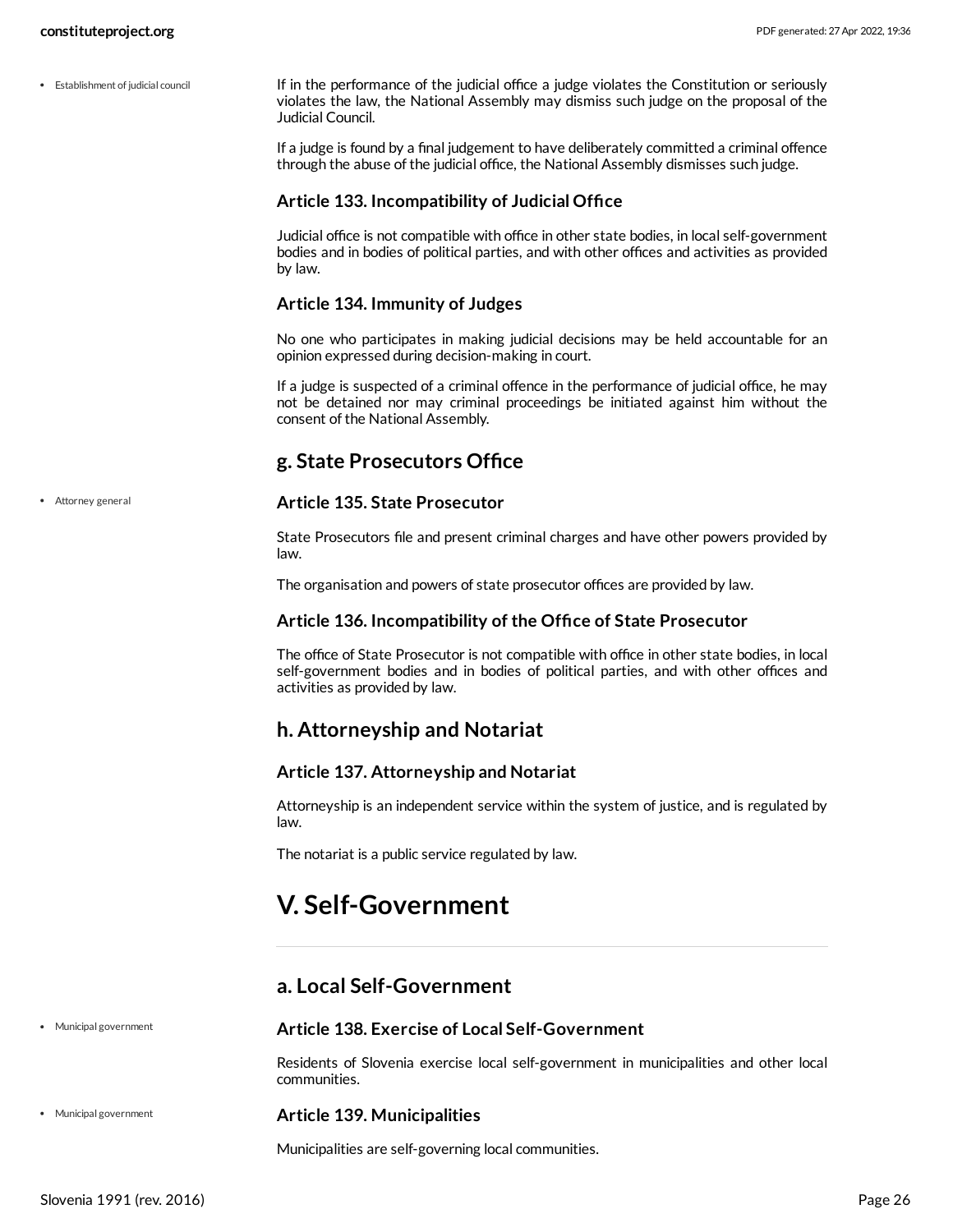<span id="page-26-5"></span><span id="page-26-4"></span><span id="page-26-3"></span><span id="page-26-2"></span><span id="page-26-1"></span><span id="page-26-0"></span>

|                                             | The territory of a municipality comprises a settlement or several settlements bound<br>together by the common needs and interests of the residents.                                                                                                                                                 |
|---------------------------------------------|-----------------------------------------------------------------------------------------------------------------------------------------------------------------------------------------------------------------------------------------------------------------------------------------------------|
| • Referenda                                 | A municipality is established by law following a referendum by which the will of the<br>residents in a given territory is determined. The territory of the municipality is also<br>defined by law.                                                                                                  |
| Municipal government                        | <b>Article 140. Scope of Local Self-Government</b>                                                                                                                                                                                                                                                  |
|                                             | The competencies of a municipality comprise local affairs which may be regulated by the<br>municipality autonomously and which affect only the residents of the municipality.                                                                                                                       |
|                                             | The state may by law transfer to municipalities the performance of specific duties within<br>the state competence if it also provides financial resources to enable such.                                                                                                                           |
|                                             | State authorities shall supervise the proper and competent performance of work<br>relating to matters vested in the local community bodies by the state.                                                                                                                                            |
| • Municipal government                      | <b>Article 141. Urban Municipalities</b>                                                                                                                                                                                                                                                            |
|                                             | A town may attain the status of an urban municipality in accordance with such<br>procedure and under such conditions as provided by law.                                                                                                                                                            |
|                                             | An urban municipality performs, as being within its original competence, particular<br>duties within the state competence relating to urban development as provided by law.                                                                                                                         |
| Municipal government                        | <b>Article 142. Municipal Revenue</b>                                                                                                                                                                                                                                                               |
|                                             | A municipality is financed from its own sources. Municipalities that are unable to<br>completely provide for the performance of their duties due to insufficient economic<br>development are assured additional funding by the state in accordance with principles<br>and criteria provided by law. |
| Subsidiary unit government                  | Article 143. Region                                                                                                                                                                                                                                                                                 |
|                                             | A region is a self-governing local community that manages local affairs of wider<br>importance, and certain affairs of regional importance provided by law.                                                                                                                                         |
| • Supermajority required for legislation    | Regions are established by a law which also determines their territory, seat, and name.<br>Such law is adopted by the National Assembly by a two-thirds majority vote of deputies<br>present. The participation of the municipalities must be guaranteed in the procedure for<br>adopting the law.  |
|                                             | The state transfers by law the performance of specific duties within the state<br>competence to the regions and must provide to them the necessary financial resources<br>to enable such.                                                                                                           |
| • Federal review of subnational legislation | <b>Article 144. Supervision by State Authorities</b>                                                                                                                                                                                                                                                |
|                                             | State authorities supervise the legality of the work of local community authorities.                                                                                                                                                                                                                |
|                                             | b. Other Forms of Self-Government                                                                                                                                                                                                                                                                   |
|                                             | Article 145. Self-Government in the Field of Social Activities                                                                                                                                                                                                                                      |
|                                             | Citizens may form self-governing associations to promote their interests.                                                                                                                                                                                                                           |
|                                             | Citizens may be given the authority by law to manage through self-government<br>particular matters within the state competence.                                                                                                                                                                     |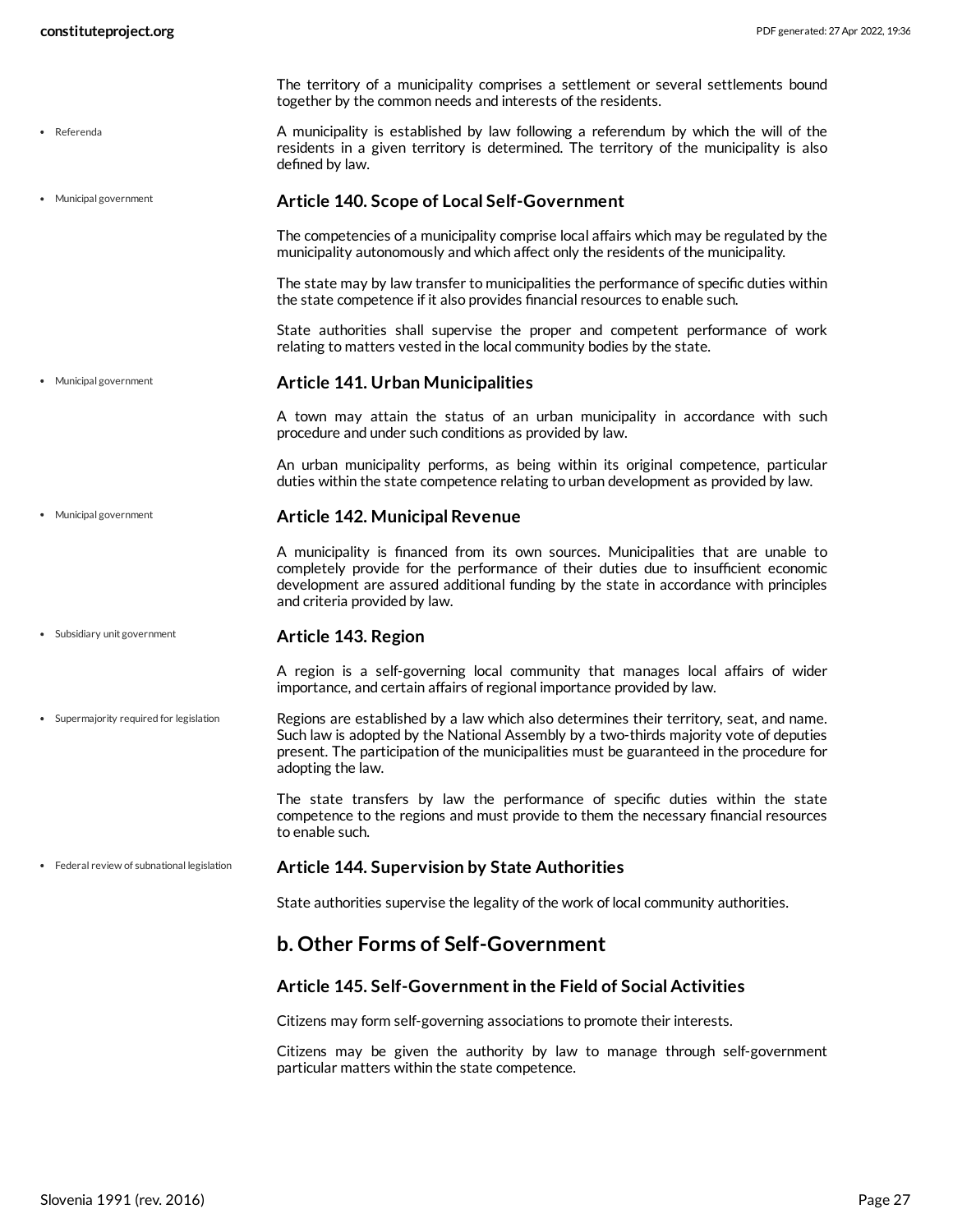## <span id="page-27-0"></span>**VI. Public Finance**

Municipal government

• Budget bills

• Balanced budget

Subsidiary unit government

### <span id="page-27-1"></span>**Article 146. Financing of the State and Local Communities**

The state and local communities raise funds for the performance of their duties by means of taxes and other compulsory charges as well as from revenues from their own assets.

The state and local communities disclose the value of their assets by means of balance sheets.

### <span id="page-27-2"></span>**Article 147. Taxes**

The state imposes taxes, customs duties and other charges by law. Local communities impose taxes and other charges under conditions provided by the Constitution and law.

### <span id="page-27-3"></span>**Article 148. Budgets**

<span id="page-27-7"></span>All revenues and expenditures for the financing of public spending must be included in the budgets of the state.

- Revenues and expenditures of the budgets of the state must be balanced in the medium-term without borrowing, or revenues must exceed expenditures. Temporary deviation from this principle is only allowed when exceptional circumstances affect the state.
- The manner and the time frame of the implementation of the principle referred to in the preceding paragraph, the criteria for determining exceptional circumstances, and the course of action when they arise, shall be determined by a law adopted by the National Assembly by a two-thirds majority vote of all deputies. Supermajority required for legislation

<span id="page-27-9"></span>If a budget has not been adopted by the first day it is due to be implemented, the beneficiaries financed by the budget are temporarily financed in accordance with the previous budget.

### <span id="page-27-4"></span>**Article 149. State Borrowings**

State borrowings and guarantees by the state for loans are only permitted on the basis of law.

### <span id="page-27-5"></span>**Article 150. Court of Audit**

The Court of Audit is the highest body for supervising state accounts, the state budget and all public spending.

The organisation and powers of the Court of Audit are provided by law.

The Court of Audit is independent in the performance of its duties and bound by the Constitution and laws.

### <span id="page-27-6"></span>**Article 151. Appointment of Members to the Court of Audit**

<span id="page-27-8"></span>Members of the Court of Audit are appointed by the National Assembly.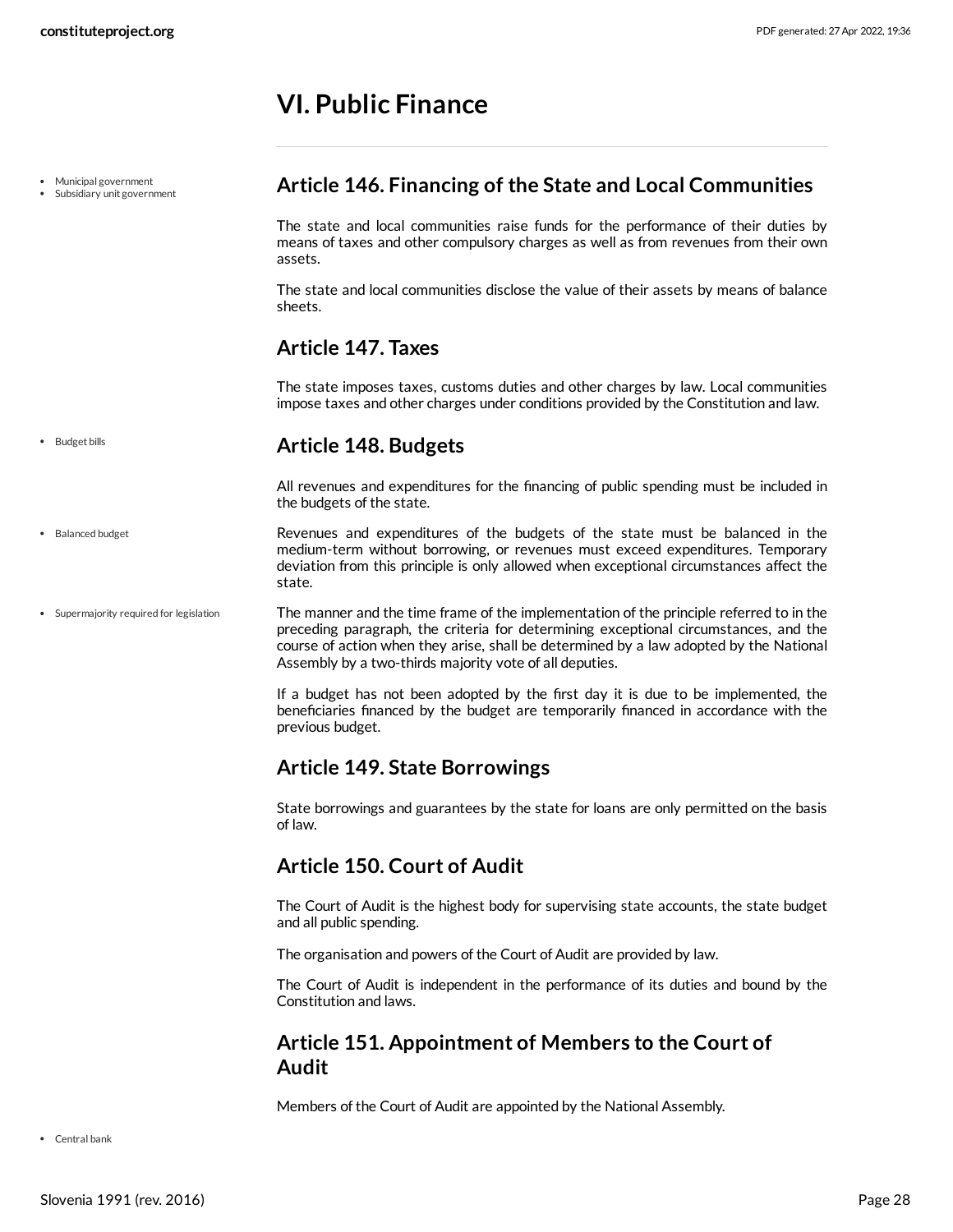### <span id="page-28-0"></span>**Article 152. Central Bank**

Slovenia has a central bank. In its functioning the bank is independent and directly accountable to the National Assembly. The central bank is established by law.

The governor of the central bank is appointed by the National Assembly.

## <span id="page-28-1"></span>**VII. Constitutionality and Legality**

### <span id="page-28-2"></span>**Article 153. Conformity of Legal Acts**

Laws, regulations and other general legal acts must be in conformity with the Constitution.

<span id="page-28-7"></span>Laws must be in conformity with generally accepted principles of international law and with valid treaties ratified by the National Assembly, whereas regulations and other general legal acts must also be in conformity with other ratified treaties.

Regulations and other general legal acts must be in conformity with the Constitution and laws.

Individual acts and actions of state authorities, local community authorities and bearers of public authority must be based on a law or regulation adopted pursuant to law.

### <span id="page-28-3"></span>**Article 154. Validity and Publication of Regulations**

Regulations must be published prior to coming into force. A regulation comes into force on the fifteenth day after its publication unless otherwise determined in the regulation itself.

State regulations are published in the official gazette of the state, whereas local community regulations are published in the official publication determined by the local community.

### <span id="page-28-4"></span>**Article 155. Prohibition of Retroactive Effect of Legal Acts**

Laws and other regulations and general legal acts cannot have retroactive effect.

Only a law may establish that certain of its provisions have retroactive effect, if this is required in the public interest and provided that no acquired rights are infringed thereby.

#### <span id="page-28-5"></span>**Article 156. Constitutional Review**

If a court deciding some matter deems a law which it should apply to be unconstitutional, it must stay the proceedings and initiate proceedings before the Constitutional Court. The proceedings in the court may be continued after the Constitutional Court has issued its decision.

#### Establishment of administrative courts

• Protection from ex post facto laws

Constitutionality of legislation

### <span id="page-28-6"></span>**Article 157. Judicial Review of Administrative Acts**

A court having jurisdiction to review administrative acts decides the legality of final individual acts with which state authorities, local community authorities and bearers of public authority decide the rights or obligations and legal entitlements of individuals and organisations, if other legal protection is not provided by law for a particular matter.

If other legal protection is not provided, the court having jurisdiction to review administrative acts also decides on the legality of individual actions and acts which

- Legal status of treaties
- International law Customary international law
-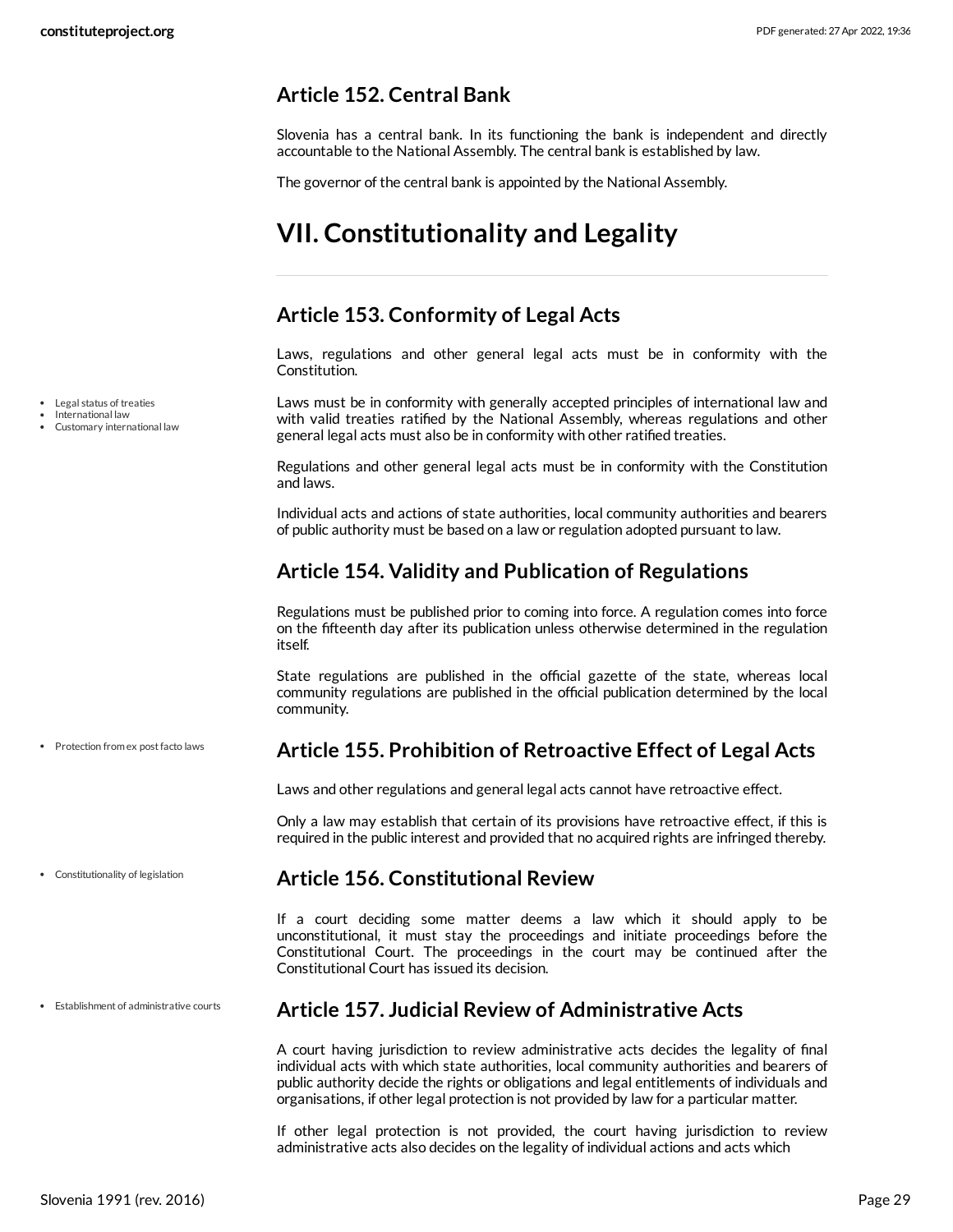intrude upon the constitutional rights of the individual.

### <span id="page-29-0"></span>**Article 158. Finality of Legal Decisions**

Legal relations regulated by the final decision of a state authority may be annulled, abrogated or amended only in such cases and by such procedures as are provided by law.

Ombudsman

### <span id="page-29-1"></span>**Article 159. Ombudsman for Human Rights and Fundamental Freedoms**

In order to protect human rights and fundamental freedoms in relation to state authorities, local self-government authorities and bearers of public authority, the office of the ombudsman for the rights of citizens shall be established by law.

Special ombudsmen for the rights of citizens may also be established by law for particular fields.

## <span id="page-29-2"></span>**VIII. The Constitutional Court**

- Constitutionality of legislation
- Constitutional court powers
- Constitutional interpretation Establishment of constitutional court
- 
- Customary international law
- International law
- National vs subnational laws
- Federal review of subnational legislation

- Regulation of political parties
- Legal status of treaties

### <span id="page-29-3"></span>**Article 160. Powers of the Constitutional Court**

The Constitutional Court decides:

- on the conformity of laws with the Constitution;
- <span id="page-29-4"></span>on the conformity of laws and other regulations with ratified treaties and with the general principles of international law;
- on the conformity of regulations with the Constitution and with laws;
- <span id="page-29-5"></span>on the conformity of local community regulations with the Constitution and with laws;
- on the conformity of general acts issued for the exercise of public authority with the Constitution, laws and regulations;
- on constitutional complaints stemming from the violation of human rights and fundamental freedoms by individual acts;
- on jurisdictional disputes between the state and local communities and among local communities themselves;
- on jurisdictional disputes between courts and other state authorities;
- on jurisdictional disputes between the National Assembly, the President of the Republic and the Government;
- <span id="page-29-7"></span>• on the unconstitutionality of the acts and activities of political parties; and
- on other matters vested in the Constitutional Court by this Constitution or laws.

<span id="page-29-6"></span>In the process of ratifying a treaty, the Constitutional Court, on the proposal of the President of the Republic, the Government or a third of the deputies of the National Assembly, issues an opinion on the conformity of such treaty with the Constitution. The National Assembly is bound by the opinion of the Constitutional Court.

Unless otherwise provided by law, the Constitutional Court decides on a constitutional complaint only if legal remedies have been exhausted. The Constitutional Court decides whether to accept a constitutional complaint for adjudication on the basis of criteria and procedures provided by law.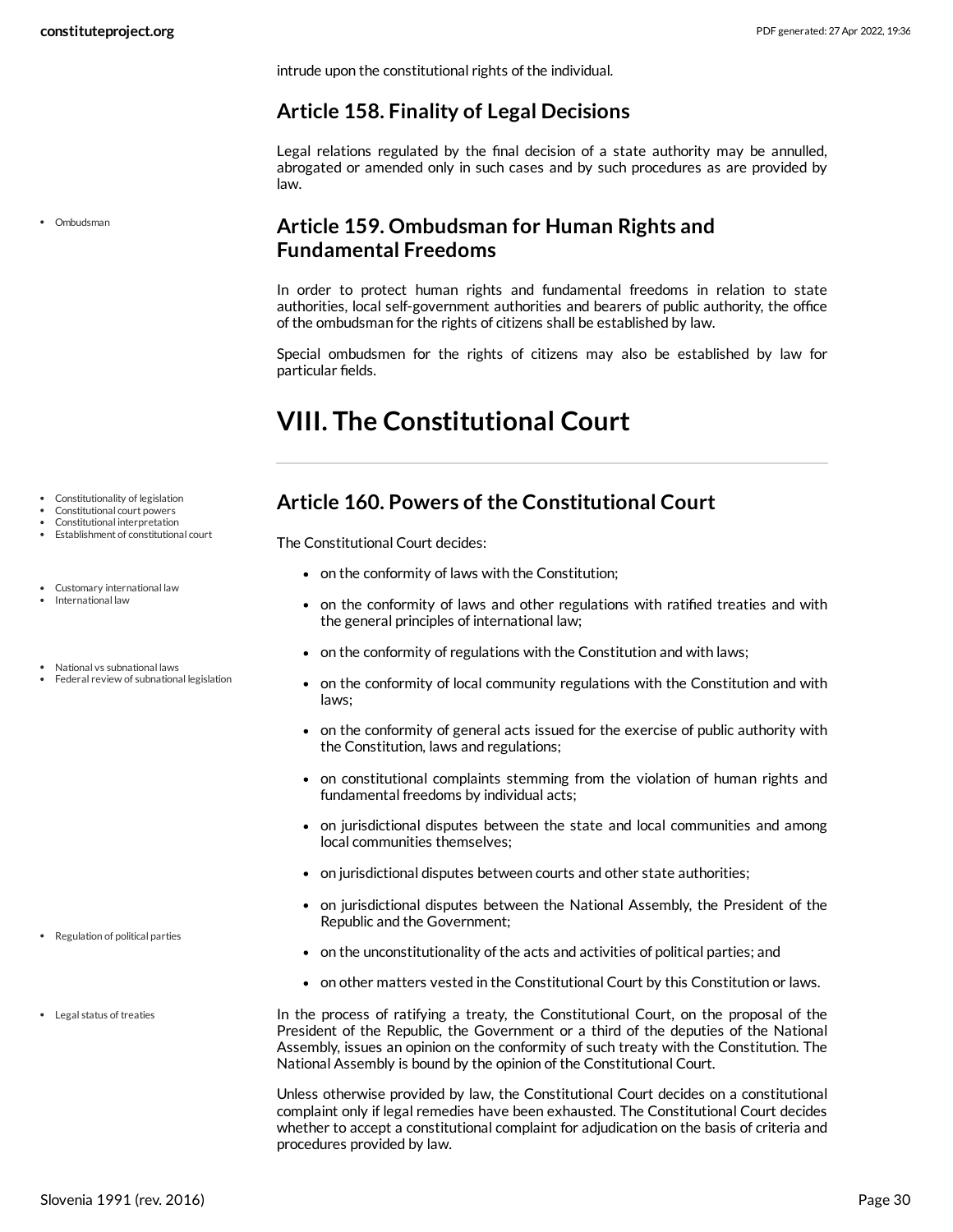<span id="page-30-1"></span><span id="page-30-0"></span>

| • Constitutionality of legislation                                   | Article 161. Abrogation of a Law                                                                                                                                                                                                                                                                                                                                                                                                                                                                                                                                                                                                      |
|----------------------------------------------------------------------|---------------------------------------------------------------------------------------------------------------------------------------------------------------------------------------------------------------------------------------------------------------------------------------------------------------------------------------------------------------------------------------------------------------------------------------------------------------------------------------------------------------------------------------------------------------------------------------------------------------------------------------|
|                                                                      | If the Constitutional Court establishes that a law is unconstitutional, it abrogates such<br>law in whole or in part. Such abrogation takes effect immediately or within a period of<br>time determined by the Constitutional Court. This period of time may not exceed one<br>year. The Constitutional Court annuls or abrogates other regulations or general acts<br>that are unconstitutional or contrary to law. Under conditions provided by law, the<br>Constitutional Court may, up until a final decision, suspend in whole or in part the<br>implementation of an act whose constitutionality or legality is being reviewed. |
|                                                                      | If in deciding on a constitutional complaint the Constitutional Court establishes the<br>unconstitutionality of a regulation or general act, it may in accordance with the<br>provisions of the first paragraph of this article annul or abrogate such regulation or act.                                                                                                                                                                                                                                                                                                                                                             |
|                                                                      | The legal consequences of Constitutional Court decisions shall be regulated by law.                                                                                                                                                                                                                                                                                                                                                                                                                                                                                                                                                   |
| Constitutionality of legislation                                     | Article 162. Proceedings before the Constitutional Court                                                                                                                                                                                                                                                                                                                                                                                                                                                                                                                                                                              |
|                                                                      | Proceedings before the Constitutional Court shall be regulated by law.                                                                                                                                                                                                                                                                                                                                                                                                                                                                                                                                                                |
|                                                                      | The law determines who may require the initiation of proceedings before the<br>Constitutional Court. Anyone who demonstrates legal interest may request the<br>initiation of proceedings before the Constitutional Court.                                                                                                                                                                                                                                                                                                                                                                                                             |
|                                                                      | The Constitutional Court decides by a majority vote of all its judges unless otherwise<br>provided for individual cases by the Constitution or law. The Constitutional Court may<br>decide whether to initiate proceedings following a constitutional complaint with fewer<br>judges as provided by law.                                                                                                                                                                                                                                                                                                                              |
| • Constitutional court selection                                     | <b>Article 163. Composition and Election</b>                                                                                                                                                                                                                                                                                                                                                                                                                                                                                                                                                                                          |
| • Eligibility for const court judges                                 | The Constitutional Court is composed of nine judges, elected on the proposal of the<br>President of the Republic by the National Assembly in a manner provided by law.                                                                                                                                                                                                                                                                                                                                                                                                                                                                |
|                                                                      | The judges are elected from among legal experts.                                                                                                                                                                                                                                                                                                                                                                                                                                                                                                                                                                                      |
|                                                                      | The President of the Constitutional Court is elected by the judges from among their own<br>number for a term of three years.                                                                                                                                                                                                                                                                                                                                                                                                                                                                                                          |
| • Constitutional court removal                                       | Article 164. Early Termination of Office of a Constitutional<br><b>Court Judge</b>                                                                                                                                                                                                                                                                                                                                                                                                                                                                                                                                                    |
|                                                                      | A Constitutional Court judge may be subject to early termination of office in a manner<br>provided by law only:                                                                                                                                                                                                                                                                                                                                                                                                                                                                                                                       |
|                                                                      | • if the judge himself so requests,                                                                                                                                                                                                                                                                                                                                                                                                                                                                                                                                                                                                   |
|                                                                      | • if the judge is punished by imprisonment for a criminal offence, or                                                                                                                                                                                                                                                                                                                                                                                                                                                                                                                                                                 |
|                                                                      | • due to permanent loss of capacity to perform his office.                                                                                                                                                                                                                                                                                                                                                                                                                                                                                                                                                                            |
|                                                                      | Article 165. Term of Office of Judges                                                                                                                                                                                                                                                                                                                                                                                                                                                                                                                                                                                                 |
| Constitutional court term limits<br>Constitutional court term length | Constitutional Court judges are elected for a term of nine years. Constitutional Court<br>judges may not be re-elected.                                                                                                                                                                                                                                                                                                                                                                                                                                                                                                               |

<span id="page-30-6"></span><span id="page-30-5"></span><span id="page-30-4"></span><span id="page-30-3"></span><span id="page-30-2"></span>Upon the expiry of the term for which a Constitutional Court judge has been elected, he continues to perform his office until the election of a new judge.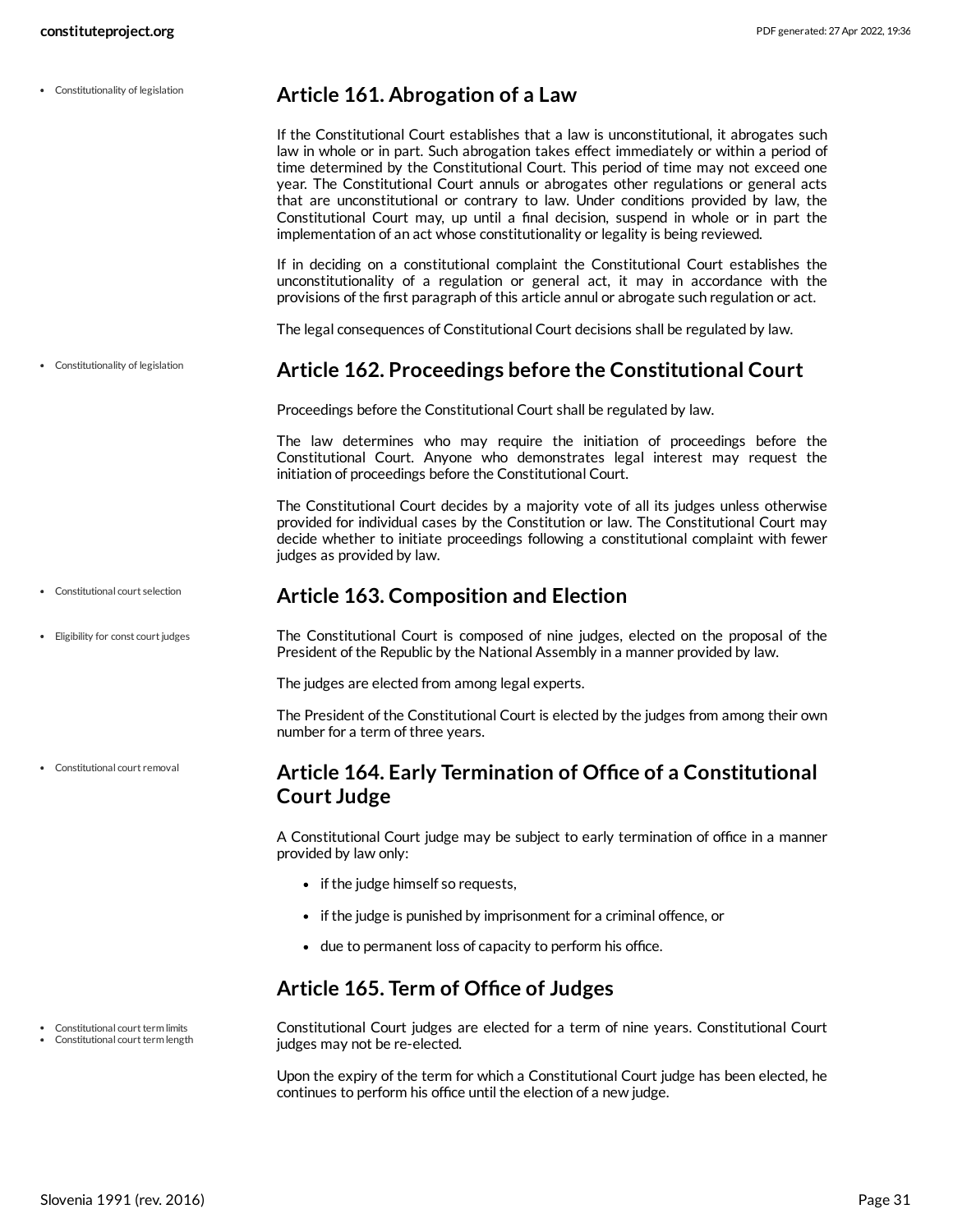#### <span id="page-31-0"></span>**Article 166. Incompatibility of Office**

The office of Constitutional Court judge is not compatible with office in state bodies, in local self-government bodies and in bodies of political parties, and with other offices and activities that are not compatible by law with the office of Constitutional Court judge.

#### <span id="page-31-1"></span>**Article 167. Immunity**

<span id="page-31-2"></span>Constitutional Court judges enjoy the same immunity as National Assembly deputies. The National Assembly decides on such immunity.

#### **IX. Procedure for Amending the Constitution** Constitution amendment procedure

#### <span id="page-31-3"></span>**Article 168. Proposal to Initiate the Procedure**

A proposal to initiate the procedure for amending the Constitution may be made by twenty deputies of the National Assembly, the Government or at least thirty thousand voters.

Such proposal is decided upon by the National Assembly by a two-thirds majority vote of deputies present.

#### <span id="page-31-4"></span>**Article 169. Acts Amending the Constitution**

The National Assembly adopts acts amending the Constitution by a two-thirds majority vote of all deputies.

#### <span id="page-31-5"></span>**Article 170. Confirmation of Constitutional Amendments by Referendum**

The National Assembly must submit a proposed constitutional amendment to voters for adoption in a referendum, if so required by at least thirty deputies.

A constitutional amendment is adopted in a referendum if a majority of those voting voted in favour of the same, provided that a majority of all voters participated in the referendum.

### <span id="page-31-6"></span>**Article 171. Promulgation of Constitutional Amendments**

Constitutional amendments enter into force upon their promulgation in the National Assembly.

Transitional provisions

Referenda

## <span id="page-31-7"></span>**X. Transitional and Final Provisions**

### <span id="page-31-8"></span>**Article 172**

This Constitution enters into force upon its promulgation.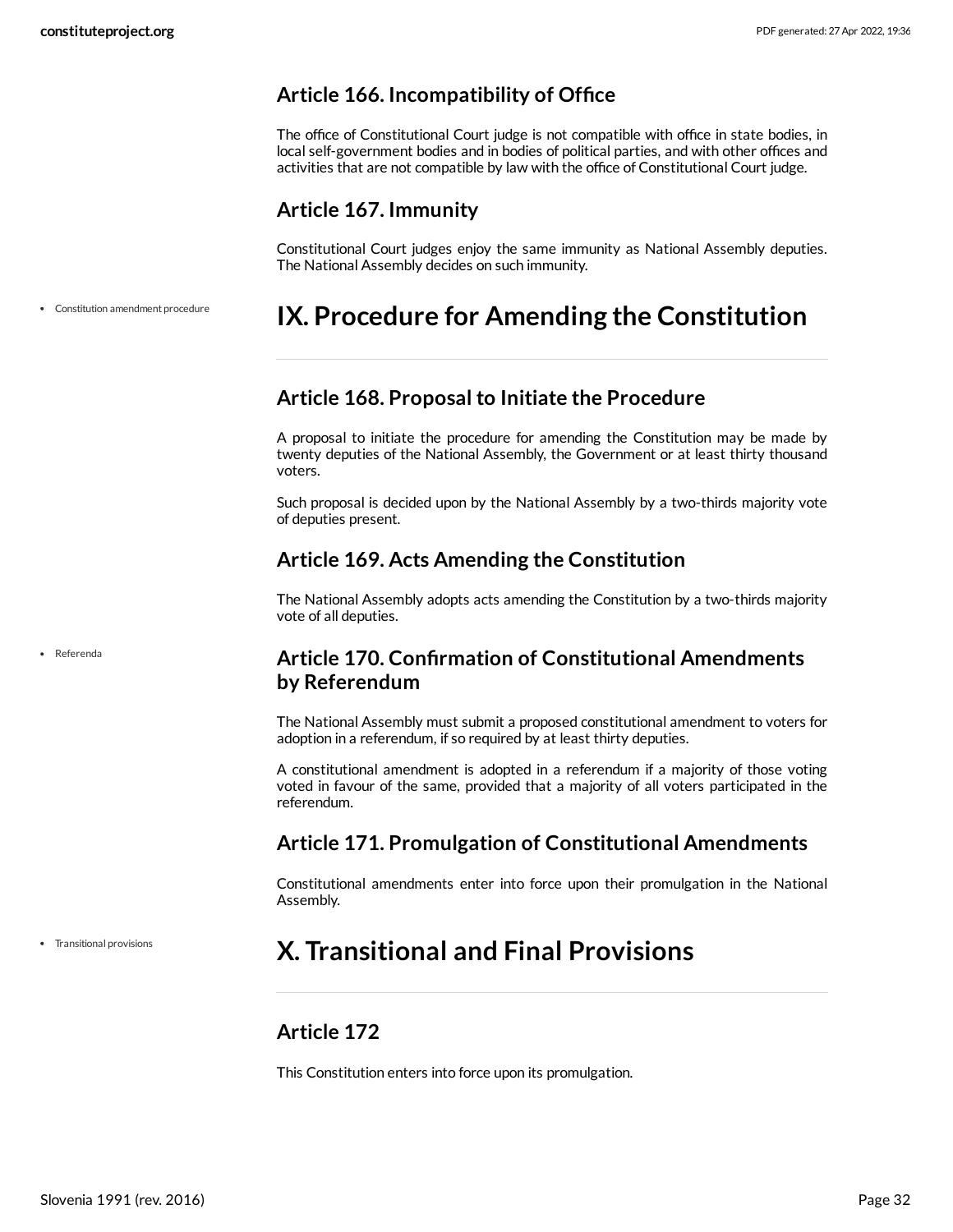### <span id="page-32-0"></span>**Article 173**

The provisions of this Constitution apply from the day of its promulgation, unless otherwise provided in the constitutional act implementing this Constitution.

### <span id="page-32-1"></span>**Article 174**

A constitutional act shall be passed in order to implement this Constitution and to ensure transition to the application of the provisions of this Constitution.

The constitutional act shall be passed by a two-thirds majority vote of all deputies in all chambers of the Assembly of the Republic of Slovenia.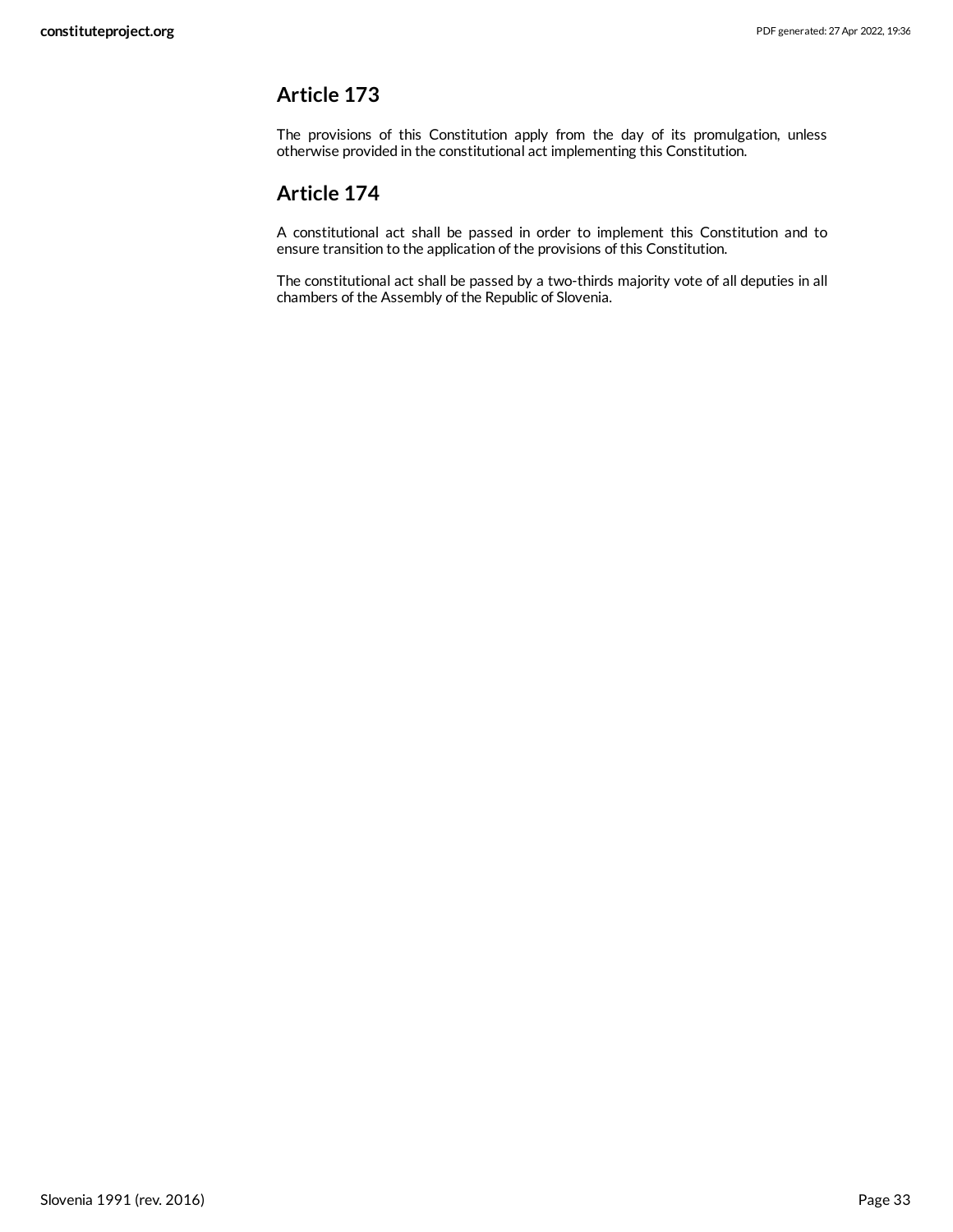## **Topic index**

| B. |  |
|----|--|

### C

### D

#### E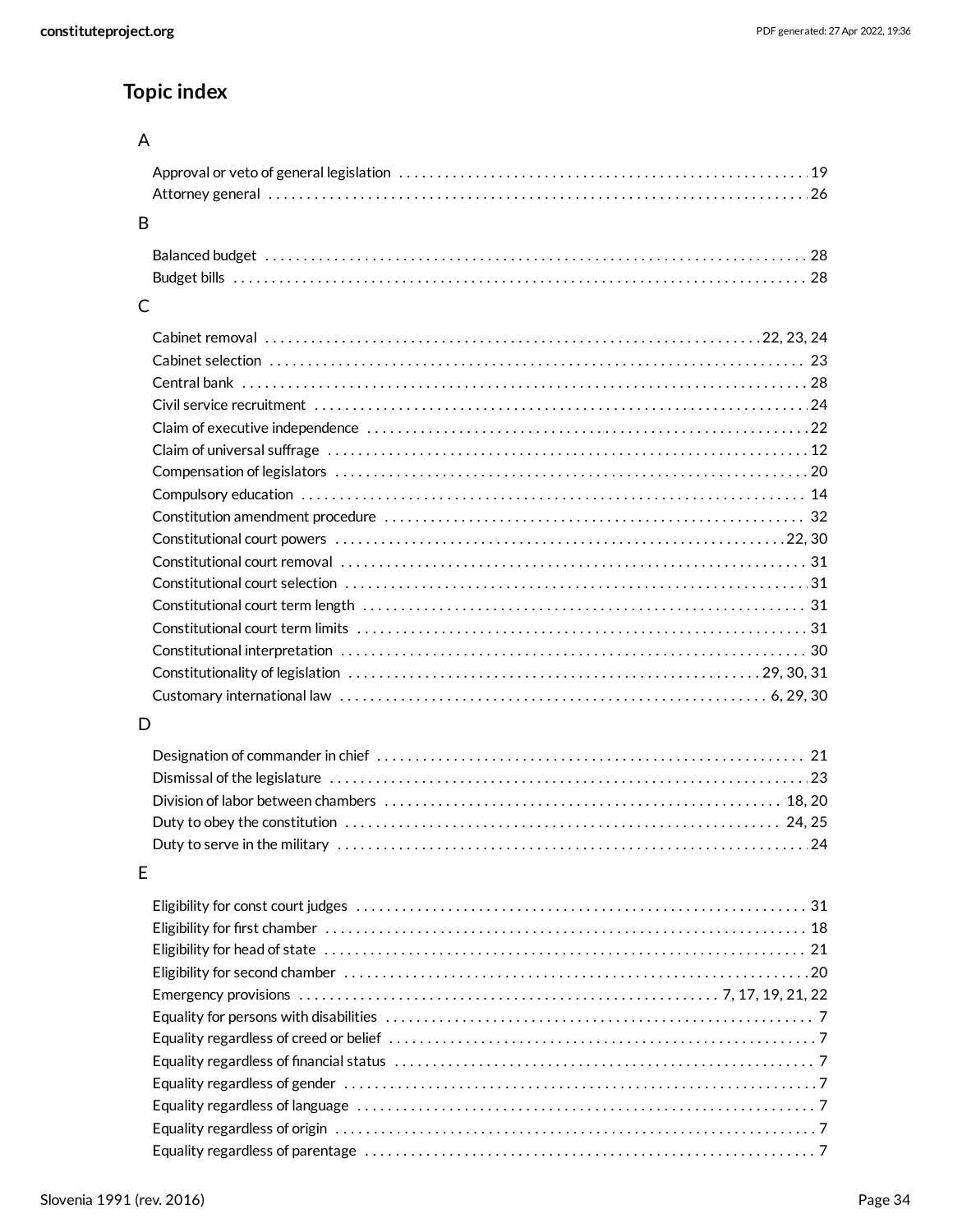| F                                                                                                          |  |
|------------------------------------------------------------------------------------------------------------|--|
|                                                                                                            |  |
|                                                                                                            |  |
|                                                                                                            |  |
|                                                                                                            |  |
|                                                                                                            |  |
|                                                                                                            |  |
|                                                                                                            |  |
|                                                                                                            |  |
|                                                                                                            |  |
|                                                                                                            |  |
|                                                                                                            |  |
|                                                                                                            |  |
|                                                                                                            |  |
|                                                                                                            |  |
| G                                                                                                          |  |
|                                                                                                            |  |
| H                                                                                                          |  |
|                                                                                                            |  |
|                                                                                                            |  |
|                                                                                                            |  |
|                                                                                                            |  |
|                                                                                                            |  |
|                                                                                                            |  |
|                                                                                                            |  |
|                                                                                                            |  |
|                                                                                                            |  |
|                                                                                                            |  |
|                                                                                                            |  |
| Human dignity $\dots\dots\dots\dots\dots\dots\dots\dots\dots\dots\dots\dots\dots\dots\dots\dots\dots\dots$ |  |
|                                                                                                            |  |
|                                                                                                            |  |
|                                                                                                            |  |
|                                                                                                            |  |
|                                                                                                            |  |
|                                                                                                            |  |

[18](#page-17-5) Initiation of general legislation . . . . . . . . . . . . . . . . . . . . . . . . . . . . . . . . . . . . . . . . . . . . . . . . . . . . . . . . . . . . [6](#page-5-8), [14,](#page-13-7) [15](#page-14-0) Integration of ethnic communities . . . . . . . . . . . . . . . . . . . . . . . . . . . . . . . . . . . . . . . . . . . . . . . . . . . . [6](#page-5-4), [7](#page-6-2), [12,](#page-11-4) [15](#page-14-4), [29,](#page-28-7) [30](#page-29-4) International law . . . . . . . . . . . . . . . . . . . . . . . . . . . . . . . . . . . . . . . . . . . . . . . . . . . . . . . . .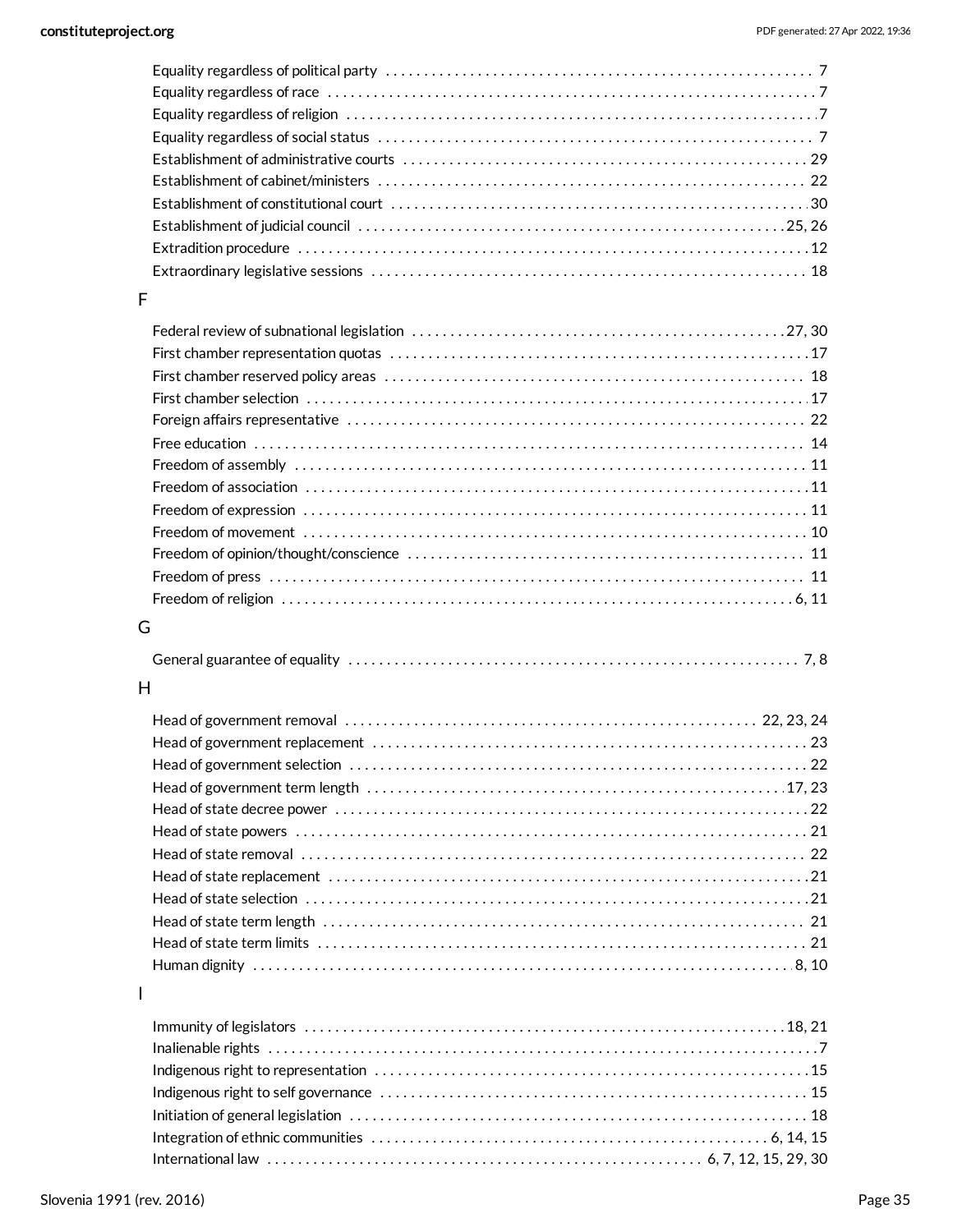| M            |  |
|--------------|--|
|              |  |
|              |  |
|              |  |
|              |  |
| $\mathsf{N}$ |  |
|              |  |
|              |  |
|              |  |
|              |  |
|              |  |
| O            |  |
|              |  |
|              |  |
|              |  |
|              |  |
|              |  |
|              |  |
|              |  |
| P            |  |
|              |  |
|              |  |
|              |  |
|              |  |
|              |  |
|              |  |
|              |  |
|              |  |
|              |  |
|              |  |
|              |  |
|              |  |
|              |  |
|              |  |
|              |  |
|              |  |
|              |  |
|              |  |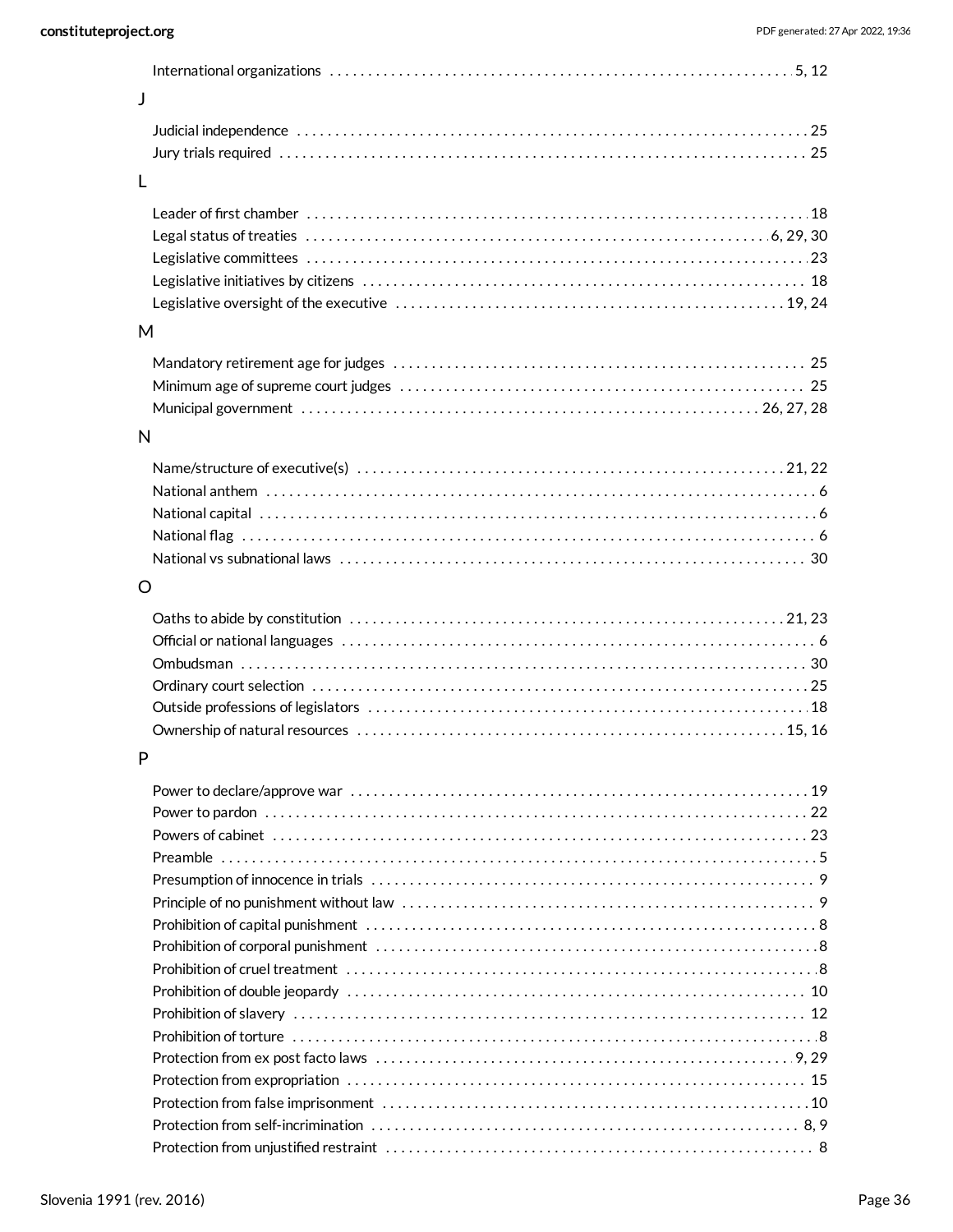| Q |  |
|---|--|

### ${\sf R}$

| Reference to science with the continuum of the control of the control of the control of the control of the control of the control of the control of the control of the control of the control of the control of the control of |  |
|--------------------------------------------------------------------------------------------------------------------------------------------------------------------------------------------------------------------------------|--|
|                                                                                                                                                                                                                                |  |
|                                                                                                                                                                                                                                |  |
|                                                                                                                                                                                                                                |  |
|                                                                                                                                                                                                                                |  |
|                                                                                                                                                                                                                                |  |
|                                                                                                                                                                                                                                |  |
|                                                                                                                                                                                                                                |  |
|                                                                                                                                                                                                                                |  |
|                                                                                                                                                                                                                                |  |
|                                                                                                                                                                                                                                |  |
|                                                                                                                                                                                                                                |  |
|                                                                                                                                                                                                                                |  |
|                                                                                                                                                                                                                                |  |
|                                                                                                                                                                                                                                |  |
|                                                                                                                                                                                                                                |  |
|                                                                                                                                                                                                                                |  |
|                                                                                                                                                                                                                                |  |
|                                                                                                                                                                                                                                |  |
|                                                                                                                                                                                                                                |  |
|                                                                                                                                                                                                                                |  |
|                                                                                                                                                                                                                                |  |
|                                                                                                                                                                                                                                |  |
|                                                                                                                                                                                                                                |  |
|                                                                                                                                                                                                                                |  |
|                                                                                                                                                                                                                                |  |
|                                                                                                                                                                                                                                |  |
|                                                                                                                                                                                                                                |  |
|                                                                                                                                                                                                                                |  |
|                                                                                                                                                                                                                                |  |
|                                                                                                                                                                                                                                |  |
|                                                                                                                                                                                                                                |  |
|                                                                                                                                                                                                                                |  |
|                                                                                                                                                                                                                                |  |
|                                                                                                                                                                                                                                |  |
|                                                                                                                                                                                                                                |  |
|                                                                                                                                                                                                                                |  |